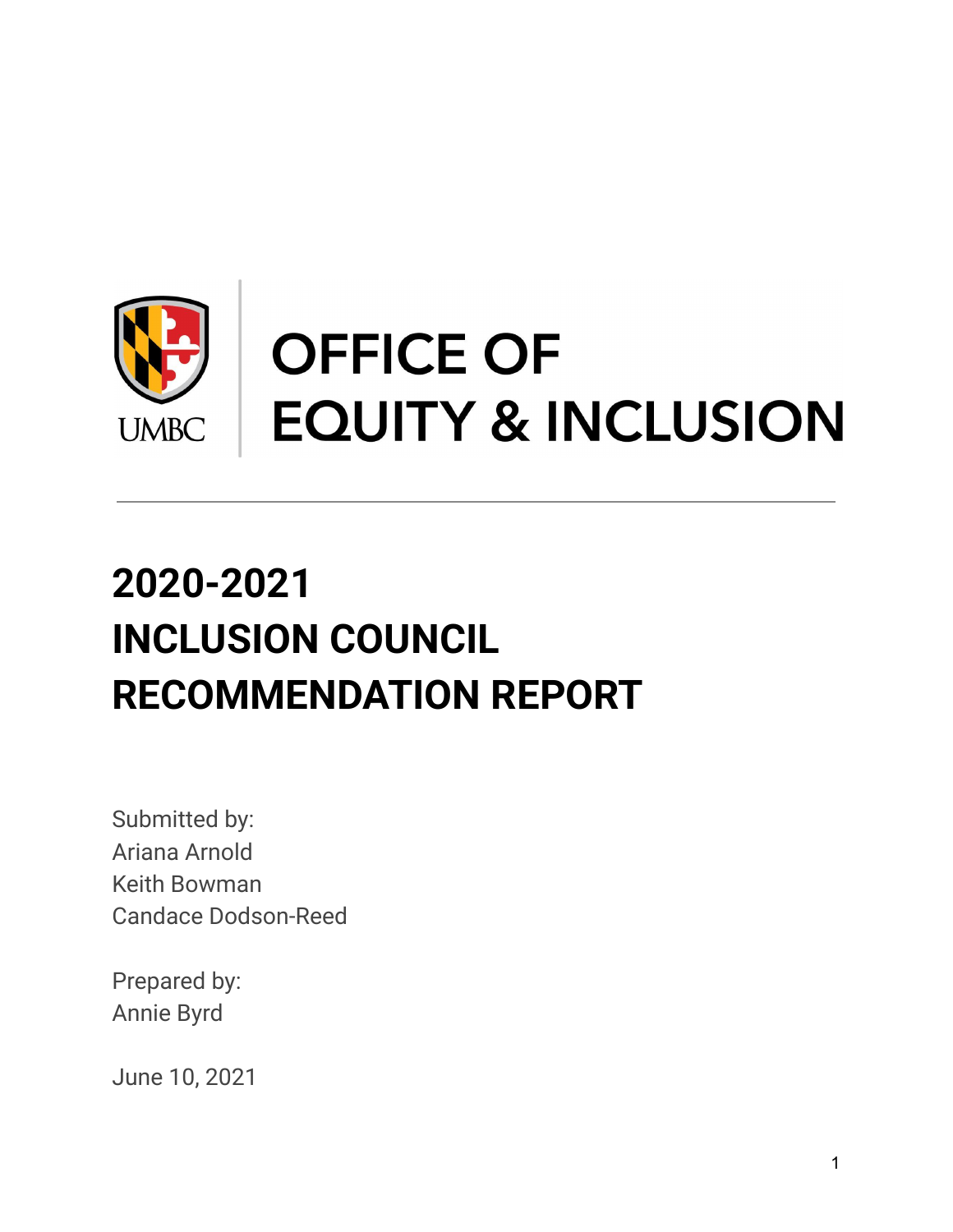# **A NOTE FROM THE LEADERSHIP TEAM**

We wish to thank the students, alum, staff and faculty of UMBC who gave their time and energy to participate in the Inclusion Council and the Inclusion Council working groups. The contributions from the members of the community were critical in gathering information and producing these recommendations.

We are especially grateful for the passion, energy, and sincerity of the Inclusion Council members who participated fully to share their expertise and insights in order to highlight where and how UMBC can improve its inclusive excellence and social responsibility. We are also grateful to all of you who shared your experiences and ideas with us. We heard you and we share your sense of urgency. We are committed to living out our UMBC values and taking action.

Finally, we recognize the challenge that UMBC has set for itself by undertaking this process. This challenging process includes the hard work of individual and university reflection, challenging assumptions of institutional beliefs and examining alternatives to entrenched patterns. This work is done to move toward thoughtful efforts and actions that bring about the culture change that UMBC seeks. The following report is one step of many towards this goal.

Respectfully,

Ariana Arnold, Co-Chair of Inclusion Council Director, Office of Equity and Inclusion (OEI)

Keith J Bowman, Co-Chair of Inclusion Council Dean, College of Engineering and Information Technology

Candace Dodson-Reed, Administrative Lead of Inclusion Council President's Chief of Staff and Executive Director, OEI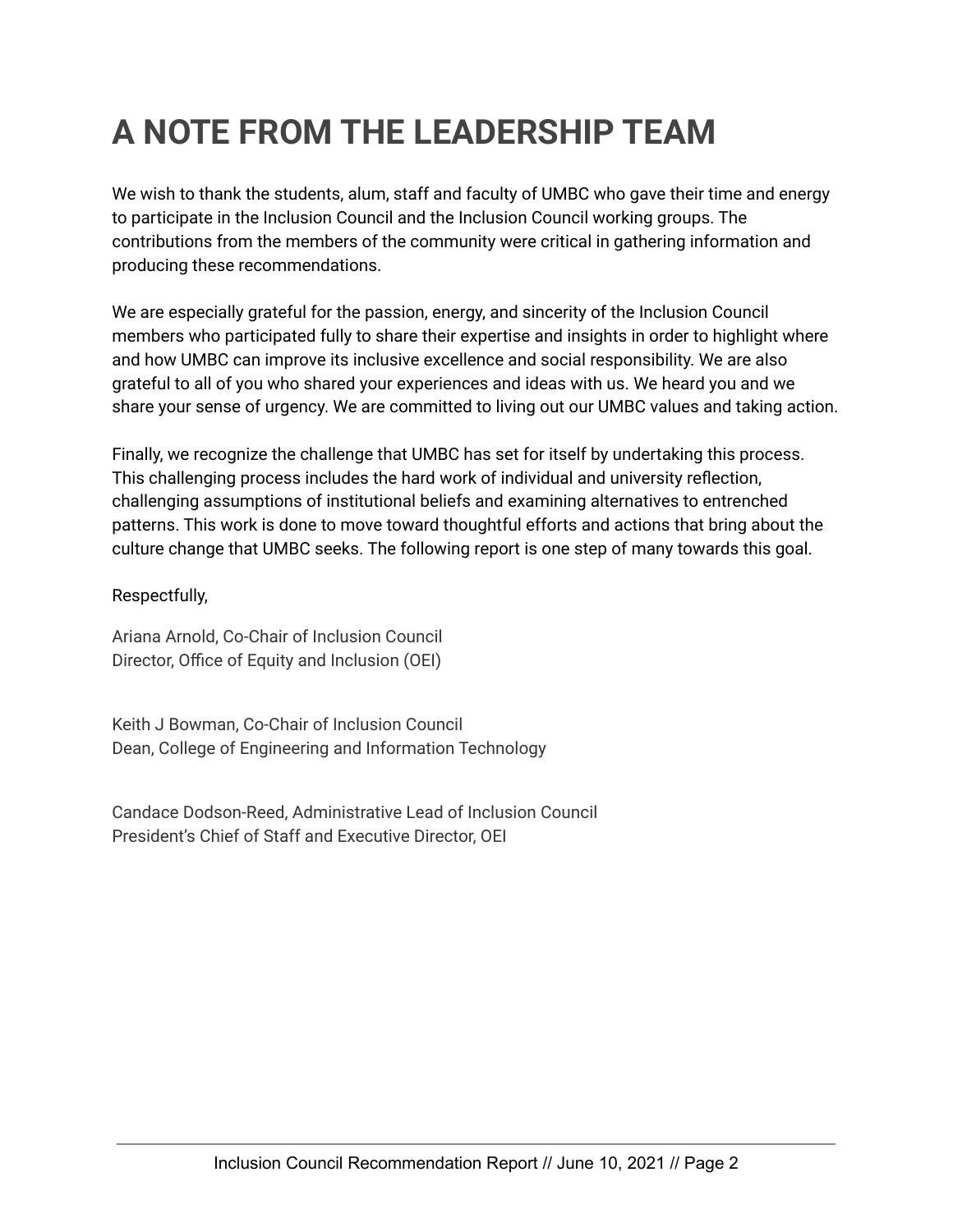# **TABLE OF CONTENTS**

| <b>EXECUTIVE SUMMARY</b>                                                                                                                                                             | 5  |
|--------------------------------------------------------------------------------------------------------------------------------------------------------------------------------------|----|
| <b>RECOMMENDATIONS</b>                                                                                                                                                               | 8  |
| Alignment of Economic Decisions and Values                                                                                                                                           | 8  |
| Bias, Microaggressions, Intersectionality Engagement, Training and Education                                                                                                         | 9  |
| Communications                                                                                                                                                                       | 11 |
| <b>Conflict Resolution and Restorative Practices</b>                                                                                                                                 | 12 |
| Include a regular working group (such as this) to stay in place to not only help with hiring a<br>RP coordinator but also to consult on new initiatives and opportunities to expand. | 13 |
| Faculty and Staff Diversity, Recruitment, Retention and Belonging                                                                                                                    | 15 |
| Land Acknowledgement                                                                                                                                                                 | 18 |
| <b>Policies and Procedures</b>                                                                                                                                                       | 19 |
| <b>Policing and Safety</b>                                                                                                                                                           | 21 |
| Sexual Misconduct, Harassment and Interpersonal Violence                                                                                                                             | 22 |
| Student Recruitment, Enrollment, Retention and Belonging                                                                                                                             | 25 |
| <b>APPENDIX</b>                                                                                                                                                                      | 29 |
| Appendix A: Inclusion Council Member List                                                                                                                                            | 29 |
| Appendix B: Working Group Description and Co-Chair List                                                                                                                              | 31 |
| Appendix C: Original Working Group Recommendation Documents                                                                                                                          | 36 |
| Appendix D: 2021 University Retreat DEI Report                                                                                                                                       | 36 |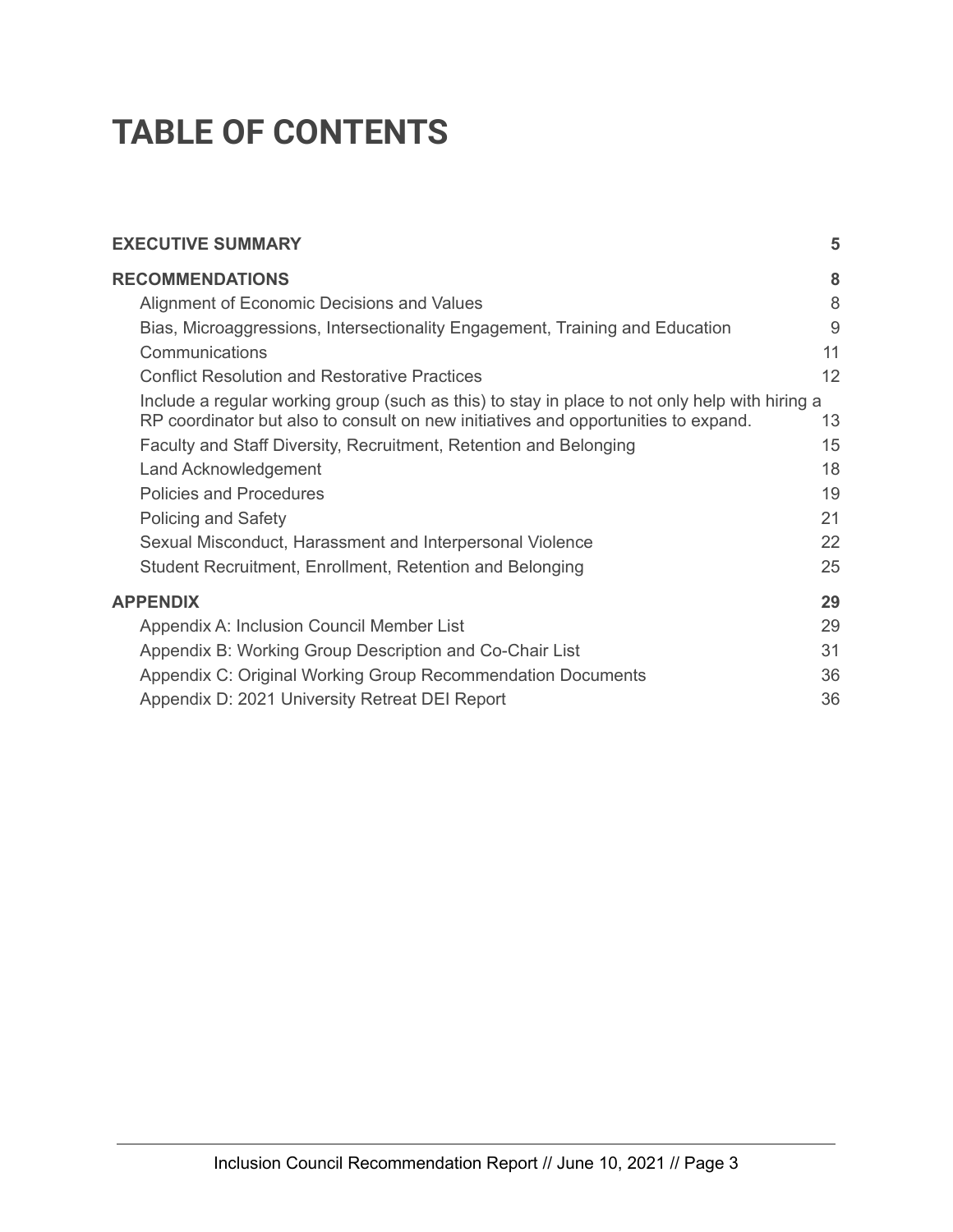# EXECUTIVE SUMMARY

As the University System of Maryland leadership **[previously](https://t.e2ma.net/click/30fk9e/vyk0cbc/r35sr1) stated**, we believe that public colleges and universities are obligated to help end inequity and to promote social justice. UMBC is committed to promoting social justice and taking action to address inequities on our own campus in a number of important ways, including the work being done by UMBC's **[Inclusion](https://t.e2ma.net/click/30fk9e/vyk0cbc/7v6sr1) [Council](https://t.e2ma.net/click/30fk9e/vyk0cbc/7v6sr1)**, which was established on June 30, 2020.

The Inclusion Council was formed to provide advice and guidance to the Office of Equity and Inclusion (OEI) from a variety of perspectives. Members also act as ambassadors for the office across campus, and Inclusion Council meetings provide a venue for discussing equity issues as they arise. The Inclusion Council is made up of students, faculty, staff, and alumni working with the campus community. UMBC's important **[Retriever](https://t.e2ma.net/click/30fk9e/vyk0cbc/no7sr1) Courage** initiative is now a part of the Inclusion Council's work, which is also being advised by the Retriever Courage Faculty/Staff Advisory Committee.

The Inclusion Council is committed to partnering with the UMBC community. We acknowledge that there are many faculty, staff, and student groups that are already doing important inclusion work in our community and beyond. We believe in the power of collaboration and seek to help elevate and provide space for the important work that is already underway.

The Inclusion Council launched working groups to gather information, develop recommendations, and propose a plan of action with respect to a number of issues that have been identified by our community as priorities. We encouraged UMBC community members from a variety of backgrounds to participate in these working groups. As a community, we have drawn on the leadership and wisdom of our students, alumni, faculty, and staff, many of whom confront these issues every day through their teaching, research, and activism. Eleven working groups were formed that were made up of over 150 UMBC community members.

The working groups were as follows:

# **● Alignment of Economic Decisions and Values**

The Alignment of Economic Decision and Values working group's recommendations emphasize the connection between purchasing practices and social responsibility.

# **● Bias, Microaggressions, Intersectionality, Engagement, Training and Education**

This working group's recommendations are centered around locating bias and microaggressions on campus and eliminating them, as well as, identifying, supporting, and increasing the training on racial/social justice, structural racism and intercultural competency. These recommendations also focus on supporting the engagement of community members with a diverse range of intersectional identities.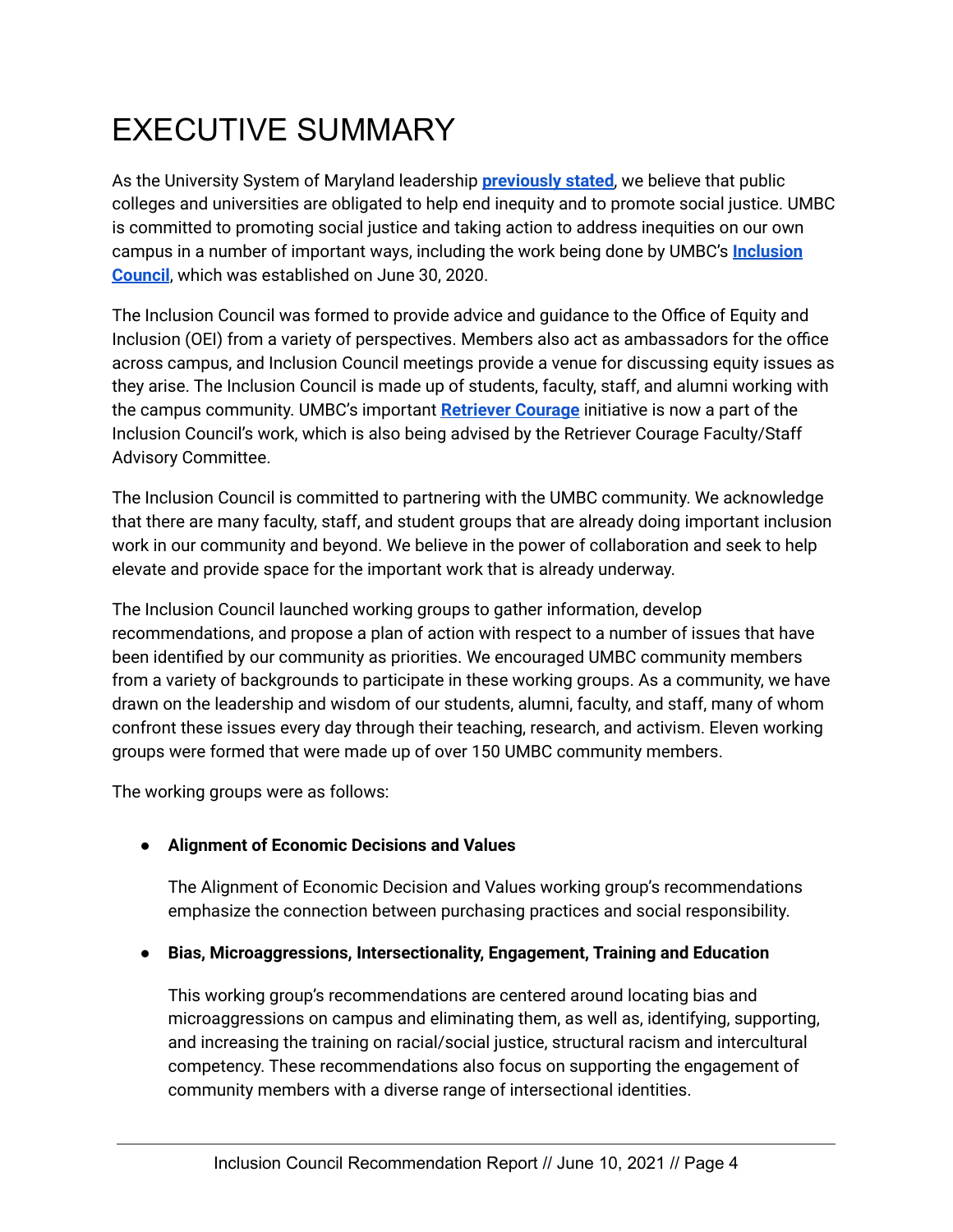#### **● Communications**

The Communications working group's recommendations focus on advising the Inclusion Council and all working groups on communicating their messages, working with the Office of Equity and Inclusion (OEI) as well as continuing the communications work laid out in the Retriever Courage reports. This working group also identifies the need to elevate the racial/social justice work being done by UMBC through a "Retriever Rise" campaign.

# **● Conflict Resolution/ Restorative Practices**

The Conflict Resolution and Restorative Practices working group recommend building on the alternative resolution, transformative and restorative justice model and momentum that has already been established by campus leaders at UMBC in other departments.

#### **● Curriculum**

The Curriculum working group has made recommendations around pedagogy, content and outcomes with the goal of more inclusive teaching practices and curricula at UMBC.

# **● Faculty and Staff Diversity, Recruitment, Retention, and Belonging**

This working group's recommendations focus around how to become a model for inclusive excellence in employment. These recommendations include retention of BIPOC/minoritized employees, dismantling the culture of distrust, diminishing white supremacy inherent in hierarchies, and implementing direct measures for accountability.

# **● Land Acknowledgment**

The Land Acknowledgement working group's recommendations focus on UMBC as it relates to Indigenous people and their land.

# **● Policies and Procedures**

The Policies and Procedures working group recommend the creation or modifications of policies to ensure inclusive practices and procedures at UMBC, within USM and the State. The topics centered around hate and bias policies, diversity, equity and inclusion (DEI) hiring standards, DEI in promotion and tenure, and DEI in disability services.

# **● Policing and Safety**

The Policing and Safety working group focuses on recommending improvements around UMBC police transparency and introduction of community policing on campus.

# **● Sexual Misconduct, Harassment, and Interpersonal Violence**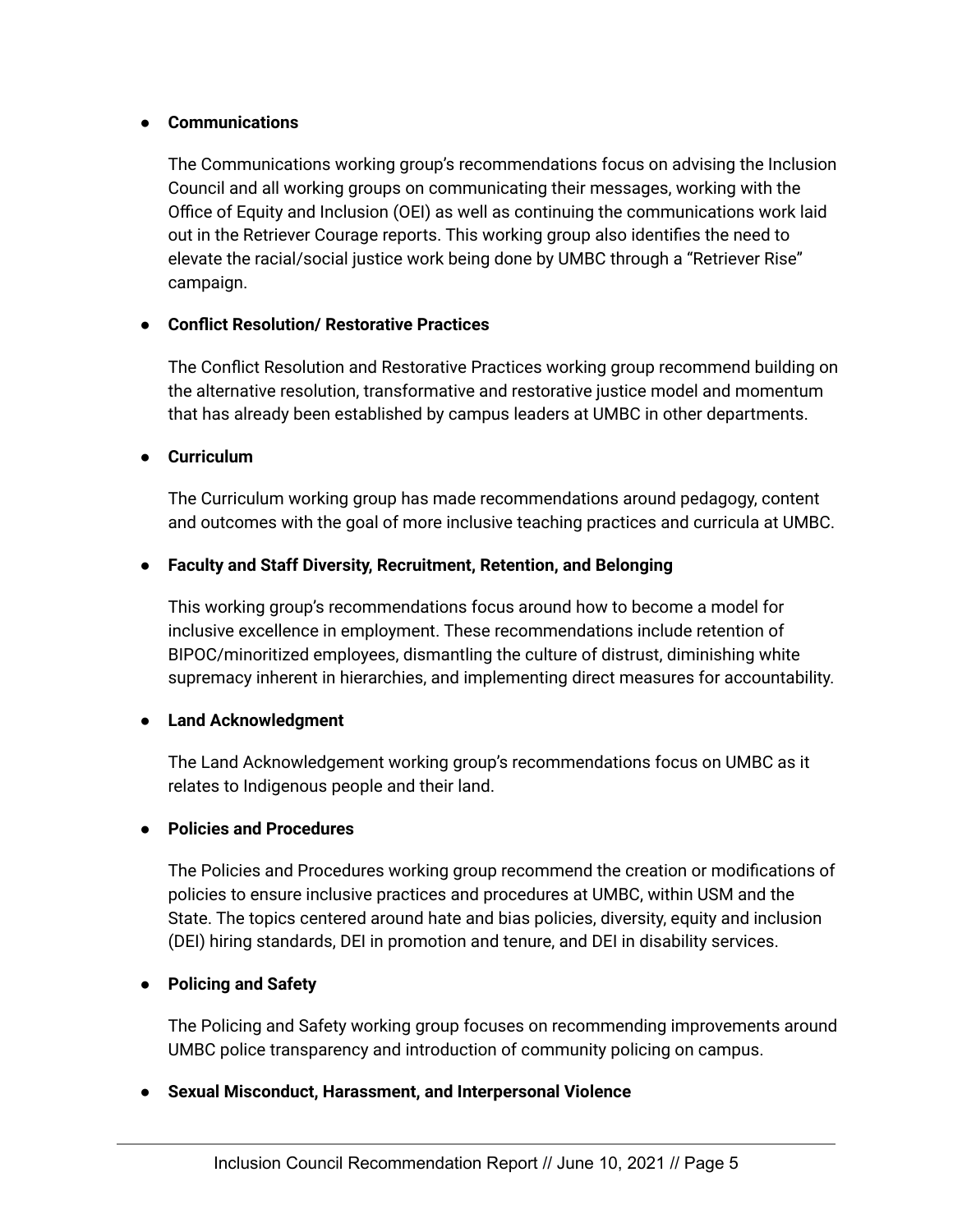The Sexual Misconduct, Harassment and Interpersonal Violence working group's recommendations build upon the 2019 Retriever Courage recommendations and reports, while also considering the current climate of the campus in order to create culture change. The recommendations examine how to continue to address sexual assault, misconduct and harassment at UMBC.

# **● Student Recruitment, Enrollment, Retention and Belonging**

This working group looked at identifying recommendations in student recruitment, enrollment, retention and belonging for underrepresented and marginalized groups of students.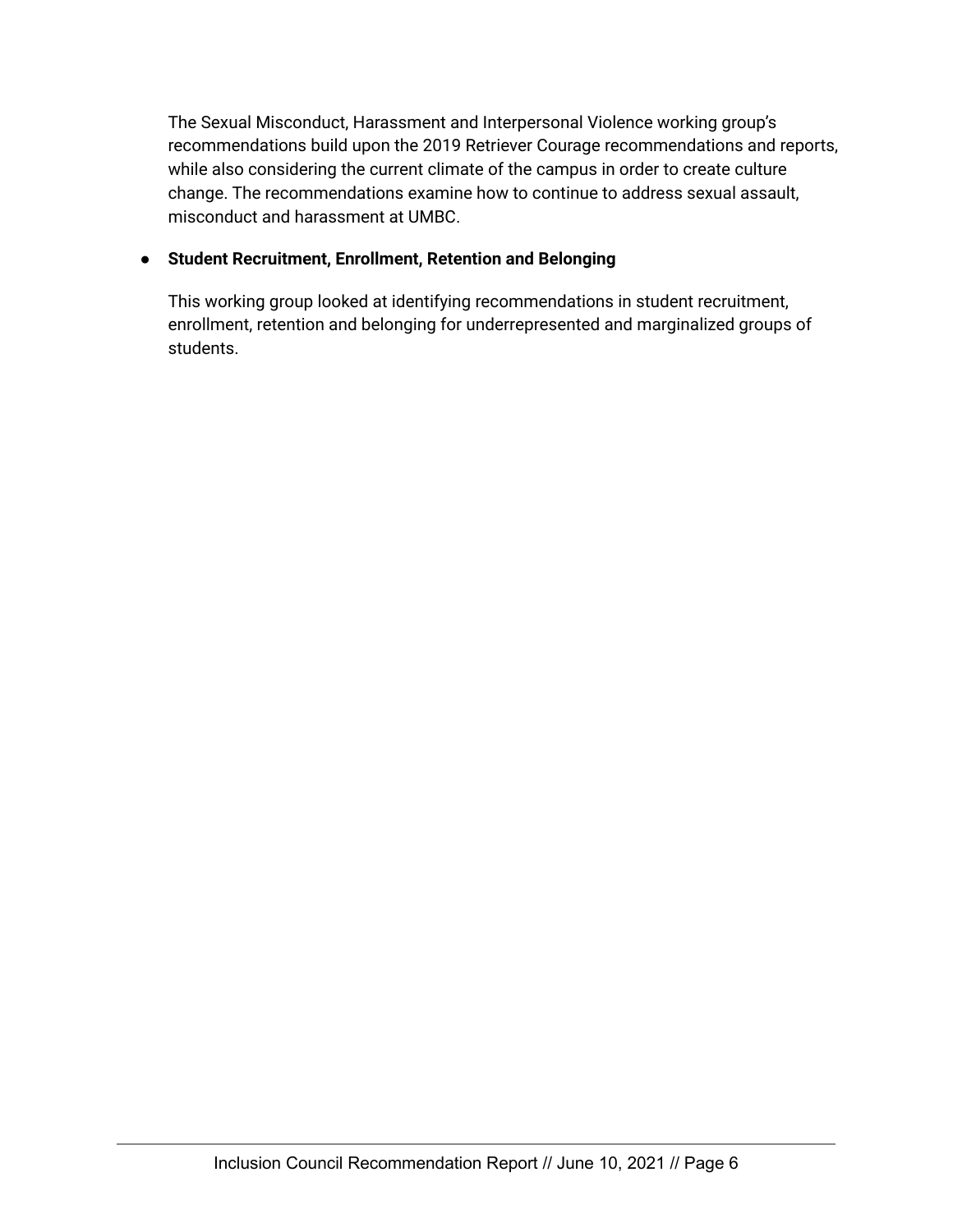# <span id="page-6-0"></span>RECOMMENDATIONS

# <span id="page-6-1"></span>Alignment of Economic Decisions and Values

# **It is recommended that UMBC:**

# **Take a leadership role within the University System of Maryland (USM) and Maryland Legislator to end the Maryland Correctional Enterprise (MCE) purchasing requirements mandated by the State.**

Such as:

- The President of UMBC raises the issue at Board of Regents Meetings.
- UMBC Administration advocates for legislative change of the state mandated requirement of purchasing from MCE.

# **Raise awareness of the prison labor and the MCE purchasing mandate.**

Such as:

- Placing informational stickers on all furniture purchased from MCE.
- Offering a campus-wide teach-in about the MCE purchasing mandate, the 13th Amendment, and the legacy of the exploitation of incarcerated persons. Such a teach-in should include the voices of currently or formerly convicted individuals, especially those who have worked with MCE.
- UMBC Office of Procurement makes the MCE waiver [process](https://procurement.umbc.edu/files/2019/06/MCE-Web-site-waiver.pdf) clearly accessible and part of their procurement training process.
- UMBC distributes a campus-wide survey to learn what stakeholders know and think about the MCE purchasing state mandate in order.

# **Explore ways to extend its mission to include incarcerated and formerly convicted persons.**

- Examine campus policies and practices regarding the criminal record of applicants.
- Conduct a program development assessment of opportunities to offer courses and programs to incarcerated persons and recently-returned citizens.

# **Create a Social Impact Statement to guide contracting and procurement.**

Examples of statements can be found [here](https://asvb.com.au/social-impact-value/social-procurement/) and [here](https://www2.gov.bc.ca/gov/content/governments/services-for-government/bc-bid-resources/reference-resources/social-impact-procurement-guidelines). Some examples to be included are:

- Dining options at UMBC are contracted with businesses that align with our institutional values. This should include contracting with local businesses where possible, with an eye to social, environmental, and economic standards.
- UMBC creates and distributes a list of preferred minority owned vendors that align with UMBC values.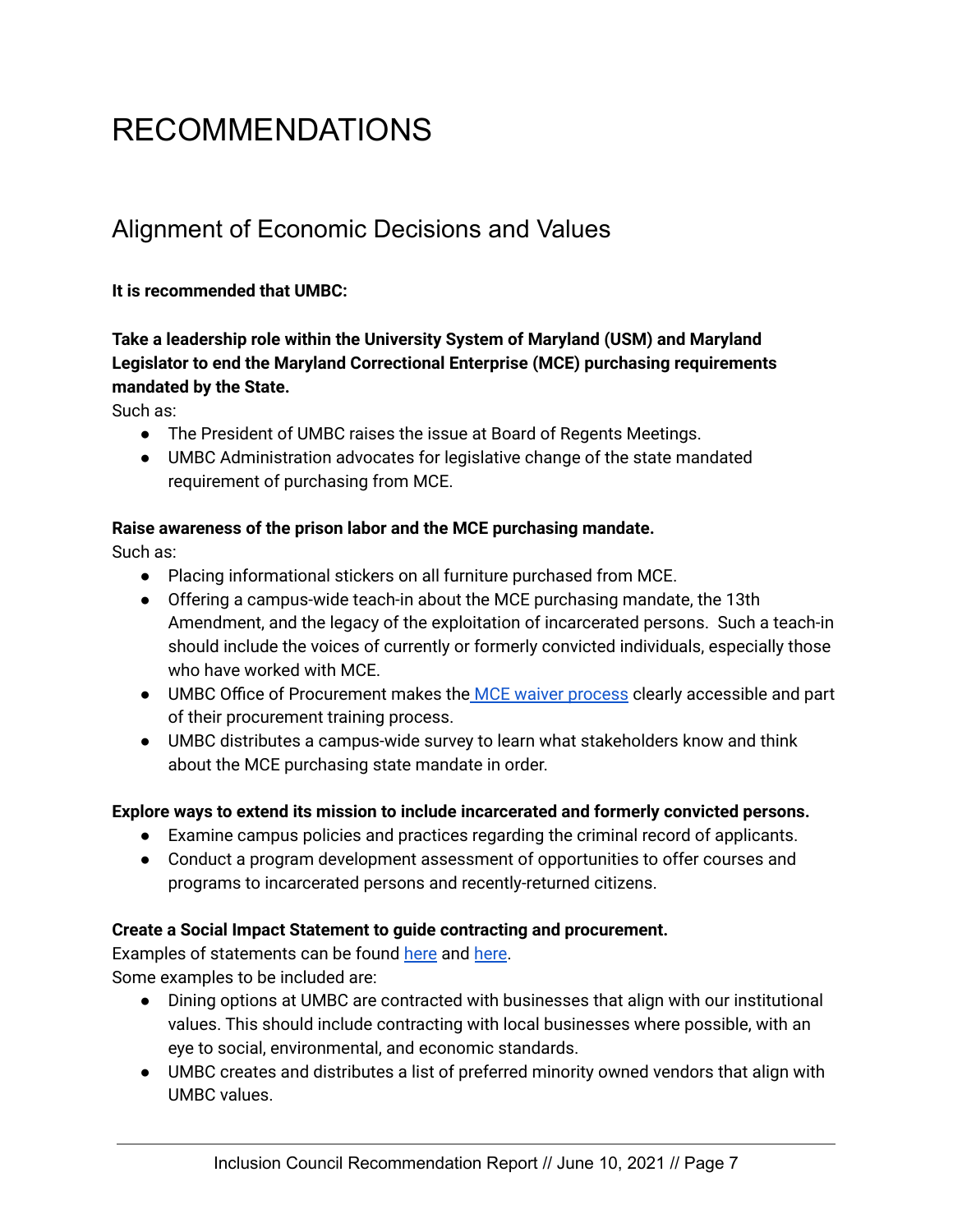# <span id="page-7-0"></span>Bias, Microaggressions, Intersectionality Engagement, Training and Education

# **It is recommended that UMBC:**

#### **Create institutionalized Bias and Microaggression Awareness and Reduction Campaign.**

- Create an institutional campaign focused on Bias and Microaggression awareness and reduction.
- For an example, see Ohio University's Poster Campaign[:](https://www.cnn.com/2011/10/26/living/halloween-ethnic-costumes/index.html) [https://www.cnn.com/2011/10/26/living/halloween-ethniccostumes/index.html,](https://www.cnn.com/2011/10/26/living/halloween-ethnic-costumes/index.html) University of [Massachusetts](https://www.uml.edu/research/advance/initiatives/bystander-training/) Lowell's Get a Collective Grip Bystander Training.

#### **Create a Support Structure for Critical Input/Feedback on how we can improve our campus climate.**

● Develop a formal support structure for individuals to provide candid feedback on inclusion issues at UMBC

# **Continue to provide more opportunities for UMBC community members to engage in dialogue on issues of bias and microaggression.**

# **Create a series of intercultural dialogues**.

- These dialogues would bring diverse individuals and groups into conversation with one another. Perhaps a collaborative project with help from the Center for Democracy and Civic Engagement.
- These activities would build awareness and inspire action on intersectional issues at UMBC

#### **Develop a University Strategy and Plan for Healing Spaces and Trauma Response.**

**Develop a mentor program where 3rd/4th year Undergraduate (UG) students mentor 1st/2nd year UG students.**

**Develop a more inclusive approach to engaging adjunct faculty.**

**Include Diversity, Equity, Inclusion and Intercultural Competence as part of formal performance evaluations of faculty, staff, and administration and develops appropriate support resources.**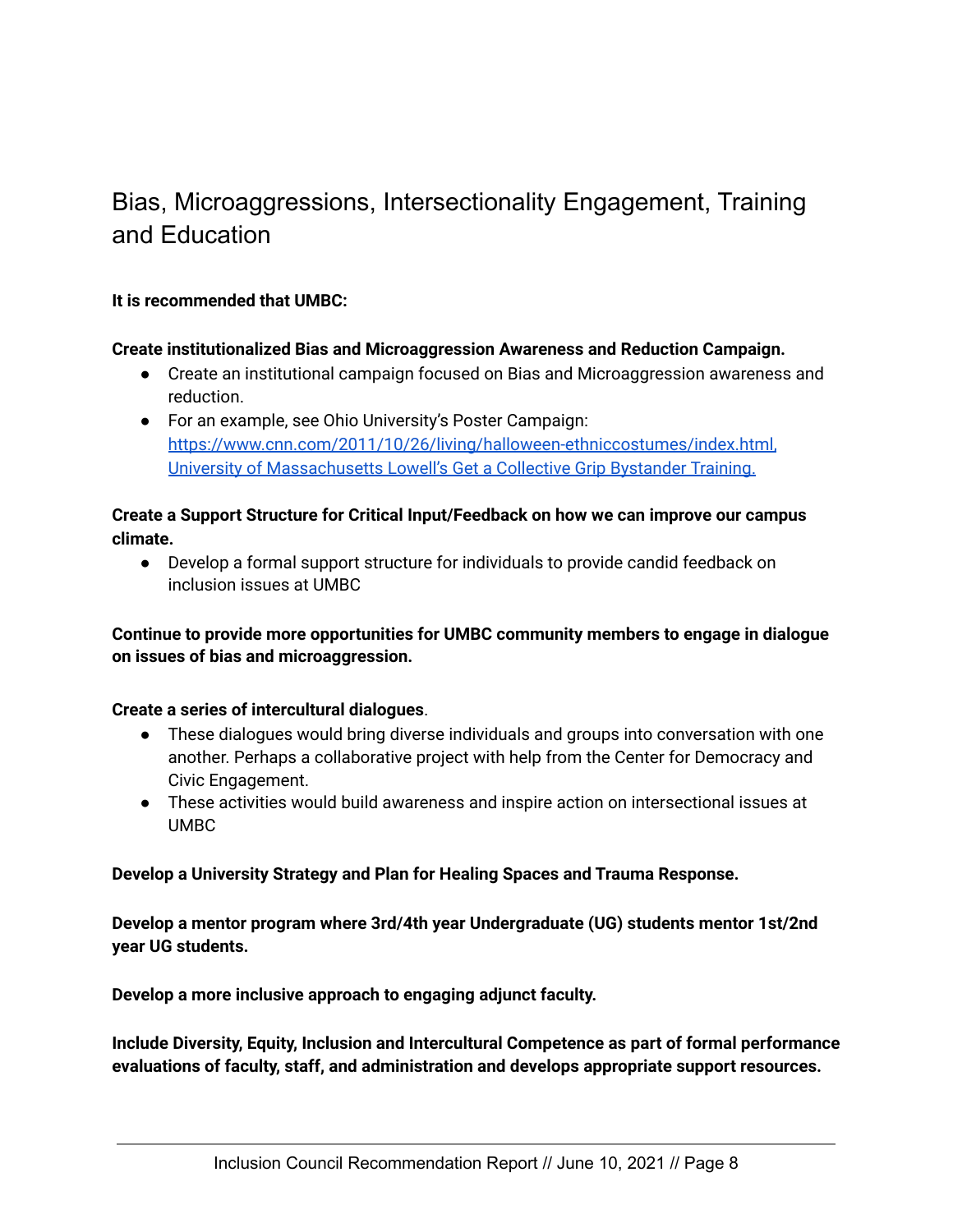# **Conduct a training/education needs assessment for UMBC communities.**

- Incorporate a literature review of best practices
- Include focus groups

# **Develop a faculty, student, and staff-led long-term training/education plan for addressing bias/microaggression, intersectionality, and interculturality.**

- Invest substantial long-term resources in bringing this plan to life
- Include a plan to break down barriers between individual identity/affinity groups and build bridges across difference
	- This could include a series of dialogues/projects
- Include a plan for training the trainer that results in a team of qualified peer consultants (students, faculty and staff) who can work with departments, student organizations and others to advance inclusive excellence at UMBC. Such a program should explore both domestic and international considerations for DEI.
- Ensure all search committees are trained on bias/microaggressions to inform their ability to reach and evaluate diverse candidates
- Enhance on-boarding of new hires to address institutional values, expected conduct, etc. related to maintaining a culture of inclusive excellence
	- For faculty, consider adopting the AAUP Statement on [Professional](https://www.aaup.org/report/statement-professional-ethics) Ethics

**Strengthen the position of Diversity, Equity, Inclusion and Cultural Competence outcomes in the General Education revision.**

● Add global and cultural competency as a fifth area of student competency. See AAC&U's Global Learning Value Rubric for an example[:](https://www.aacu.org/value/rubrics/global-learning) <https://www.aacu.org/value/rubrics/global-learning>

**Utilize and leverage DEI resources from existing institutional membership like the [Higher](https://member.hercjobs.org/home) Education Recruitment [Consortium.](https://member.hercjobs.org/home)**

# **Create a library of curricular and co-curricular resources on Diversity, Equity, Inclusion and Intercultural issues.**

● This library would be used primarily by faculty as resources to create a more inclusive atmosphere in their classrooms/classes (see George Mason's [Finding](https://infoguides.gmu.edu/diversevoices) Diverse Voices in Academic Research: [Strategies](https://infoguides.gmu.edu/diversevoices) and resources on searching for and highlighting diverse voices in [scholarship\)](https://infoguides.gmu.edu/diversevoices)

# **Make Diversity, Equity, Inclusion and Intercultural Competence a theme in all University Retreats.**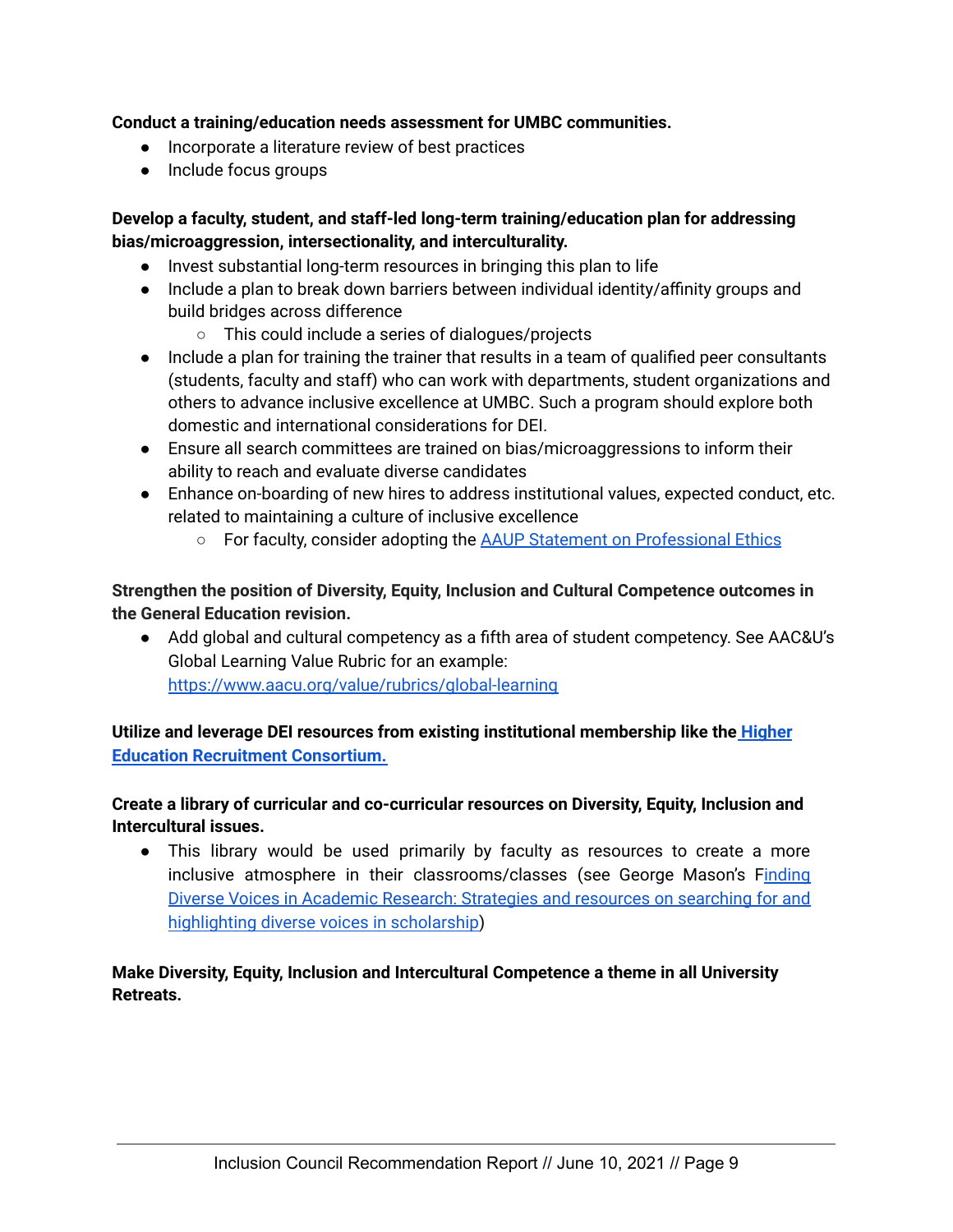# <span id="page-9-0"></span>**Communications**

# **It is recommended that UMBC:**

# **Create ownership of executing communications.**

- While this body can make recommendations and suggest strategic policies, there needs to be administrative buy-in and ownership, including appropriation of funds and human capital, to make sure items are executed and that recommendations happen.
- Administration might consider hiring a communications professional, even part-time, to manage the process and oversee the execution of recommendations, since OEI already has a full plate.

# **Create Retriever Rise (RR) campaign.**

- Launch a similar campaign effort for RR as with the RC effort—including creating a clear mission/vision for RR scope and action
- Create a RR website that links both to RC and to OEI so that the campaigns are viewed as "siblings"
- Consider whether to link RR website to existing HR content on Civil Rights, and consider expanding material on the RR website to address Civil Rights, including Title VII, what it is, what it means, how it affects students, faculty, and staff in a student-facing way
- Launch other social media work to promote RR campus wide, utilizing tools like Instagram stories, hosting talks via Twitter or Clubhouse, etc.
- Promote conversations around RR-related issues via Town Halls, invited quest speakers
- Work with existing groups (IB3, Women's Center, for example) to dovetail efforts
- Promotion/tie-in of effort with the President's office (specifically President Hrabowski talking about the effort and why it's important to the culture of UMBC)

# **Continue the Retriever Courage (RC) campaign.**

- Continue a strong focus on updating Dashboard and RC website both in terms of the reports and new information
- Continue publicity efforts on campus via social media, and other appropriate channels
- Update bathroom stickers before Fall 2021
- Continue to promote campus discussion around the issues of Sexual Violence, Stalking, etc… including via social media, Town Halls, etc.
- Continue to support OEI to provide training, tools, information for faculty and staff to carry out their roles as responsible employees and to support and interact with students and colleagues in fair and equitable ways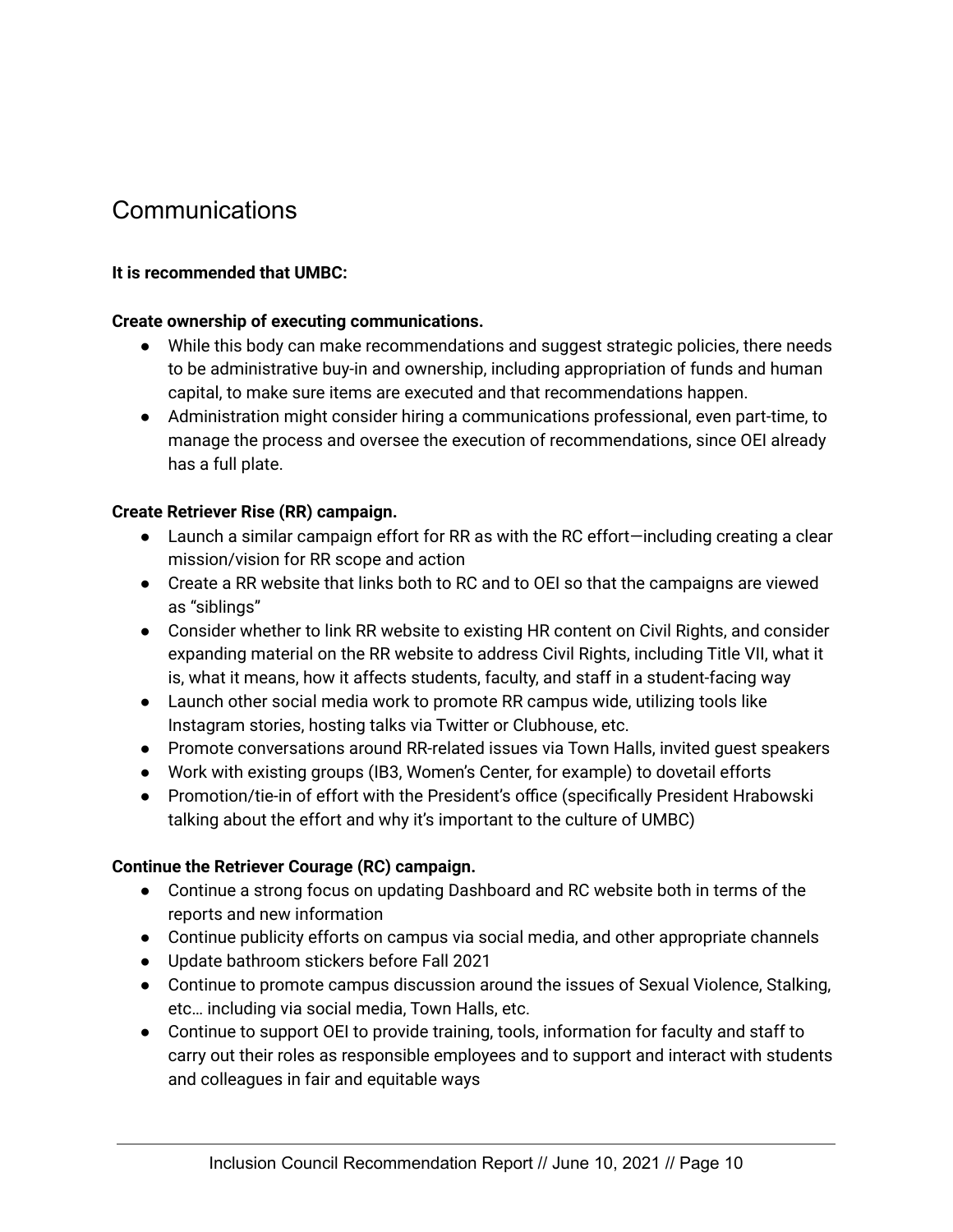- Continue to work with OEI, Faculty Staff Advisory Committee (FSAC) and other campus partners in addressing these issues via discussion groups on campus
- Continue to promote Town Halls, invited guest speakers, etc. to help keep the discussion of addressing sexual violence and misconduct at the forefront of campus culture

# <span id="page-10-0"></span>Conflict Resolution and Restorative Practices

# **It is recommended that UMBC:**

# **Make a commitment to Restorative Practices (RP) from campus leadership.**

● A statement explicitly stating such should come after leadership meets with faculty, staff and students about its intention to make that commitment and why. At such meetings, it's important for leadership to listen to what faculty, staff and students think of that commitment. This commitment statement from leadership would include what RP is, a plan to conduct an assessment to determine where conflicts are happening on campus and what situations are best handled by RP

# **Identify and list where on campus Restorative Practices is being used, and who is trained.**

# **Create an assessment to determine where conflicts are happening on campus and what situations could be best handled by Restorative Practices (RP).**

● It's important to do this kind of inventory work. Not only will it yield data, but the process of collecting the data will automatically draw attention to the need for RP on the parts of students, staff and faculty being asked to respond to these two questions.

# **Add 2 campus-wide dedicated RP coordinators (one for students, one for staff and faculty) who can organize practices and implementation across our diverse groups on campus would be a great expansion and a necessary resource to scale up.**

● Adding full-time RP coordinators before trainings so they can help secure the appropriate trainers, aid in the development of the assessment, and assist in coordinating the trainings

**Follow the IIRP [recommendation](https://www.iirp.edu/news/restorative-practices-in-business-building-a-community-for-learning-and-change-within-organizations) which includes a few levels of training and groups, including the development program for key staff, trainings, a conference, supervisor training, and ultimately an open professional group.**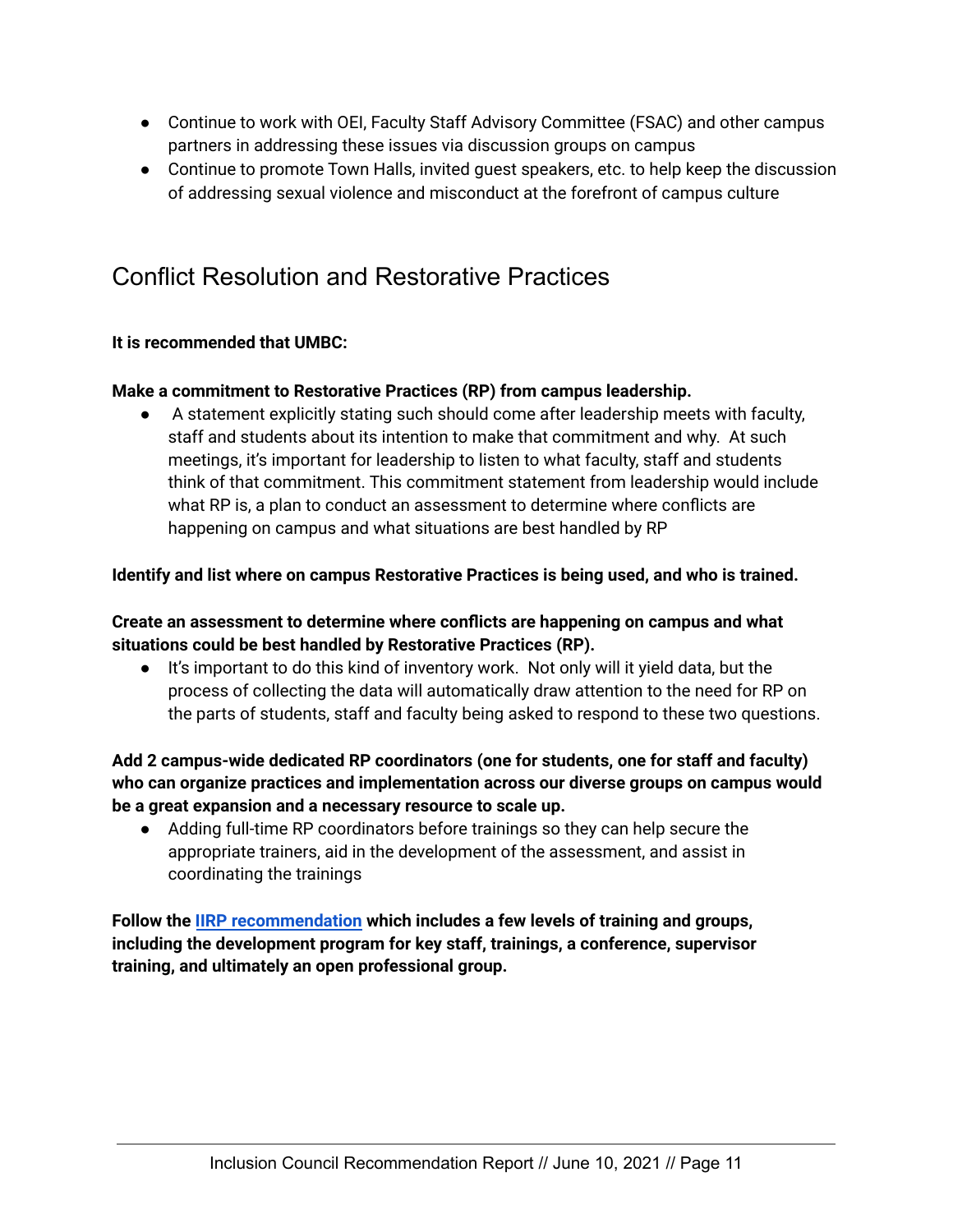<span id="page-11-0"></span>Include a regular working group (such as this) to stay in place to not only help with hiring a RP coordinator but also to consult on new initiatives and opportunities to expand.

**Make training mandatory yearly, not only for all staff and faculty, but also, for all leadership and supervisors.**

**Add RP to PMP goals/objectives.**

# **Curriculum**

**It is recommended that UMBC:**

**Collectively decide on clear and uniform language when we talk about issues of equity and inclusion in order to create goals and outcomes that are consistent.**

**Collect data on the various instructional methods faculty engage to deliver and assess course content. For example, consider:**

- Which departments are incorporating "open pedagogy" to support both the use of open educational resources (OER) and student-created or co-created knowledge (Quality Matters SRS 4.4)?
- Which departments are designing assessments with inclusive excellence in mind?

**Work with the Center for the Advancement of Learning and Teaching to assess faculty's ability to adopt and implement anti-oppressive and transformative pedagogies (e.g. culturally responsive pedagogies), and provide professional development.**

**Conduct focus groups/surveys with students to elicit their experiences in the classroom related to how equity and inclusion content is addressed in the classroom in order to determine the extent to which university faculty incorporate discussions of/approaches for dismantling systems of oppression.**

**Include inclusive excellence in teaching as a criterion on faculty hiring rubrics.**

**Reward inclusive pedagogy by nominating faculty for existing and/or new faculty awards and fellowships.**

**Create proactive accommodations for students with disabilities to ensure they receive the accommodations for full inclusion and access to course materials.**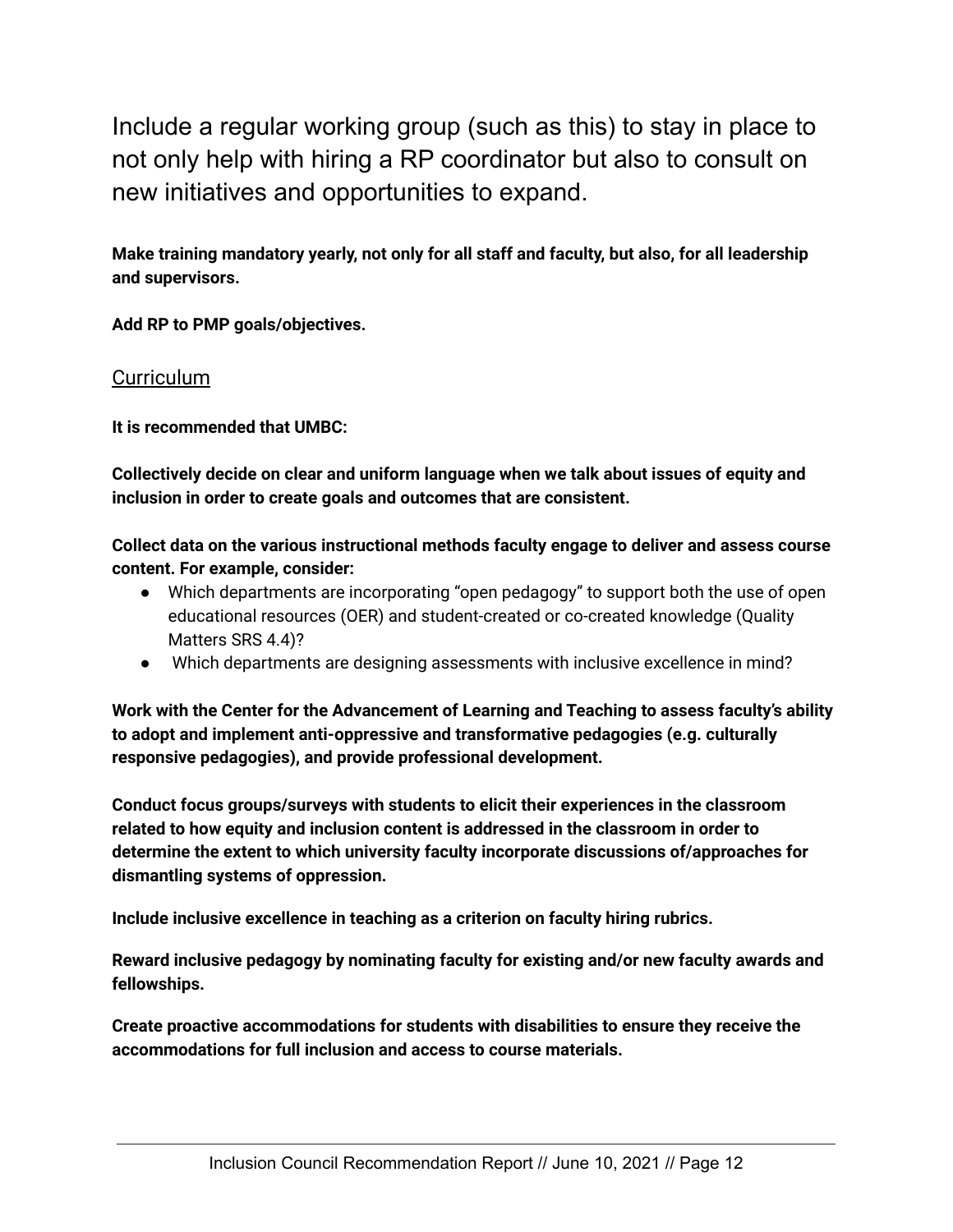**Collect data to examine how departments already include equity and inclusion content within the explicit and implicit curricula.**

- Consider the extent to which instructional materials amplify marginalized voices and embrace changes to longstanding practices, assumptions, and incorrect generalizations (Quality Matters SRS 4.4). Do course materials reflect diverse backgrounds and identities?
- Survey of courses currently on the books and regularly taught.

# **Evaluate the current GEP courses, paying special attention to how these requirements include content that promotes equity and inclusion. For example:**

- Review of the criteria used to give courses the Culture designation and clarify the process for approval of these courses.
- Consider creating a GEP category that includes diversity and social justice outcomes.
- Make sure that courses including diversity and social justice outcomes are not a "one and done" course.

# **Highlight issues and content related to domestic and international inclusive excellence.**

**Include anti-racism/discrimination language in course syllabi.**

**Collaborate with the Center for the Advancement of Learning and Teaching to find ways to encourage instructors to see this content and teaching practices as essential, and not an "add on."**

● Though this resource discusses diversity in research, it may be a useful starting point for professional development.

https://infoguides.gmu.edu/c.php?g=1080259&p=7871668

# **Clearly articulate the importance and value of inclusive curricula. For example, within our subcommittee, members shared perspectives such as:**

- The need to decenter the people and knowledges that have dominated higher education institutions to the exclusion of other people and ideas
- To articulate how UMBC's current mission and vision for "inclusive excellence" includes equity and culturally responsive pedagogies
- Students gain knowledge about different cultural contexts and systems of oppression/privileging, as well as tools to address these systems

# **Inventory and evaluate existing equity, diversity, and inclusion outcomes within UMBC departments and programs.**

**Inventory other colleges' and universities' approaches to incorporating inclusive outcomes at the university and department-level.**

● What steps did they take and what can we learn?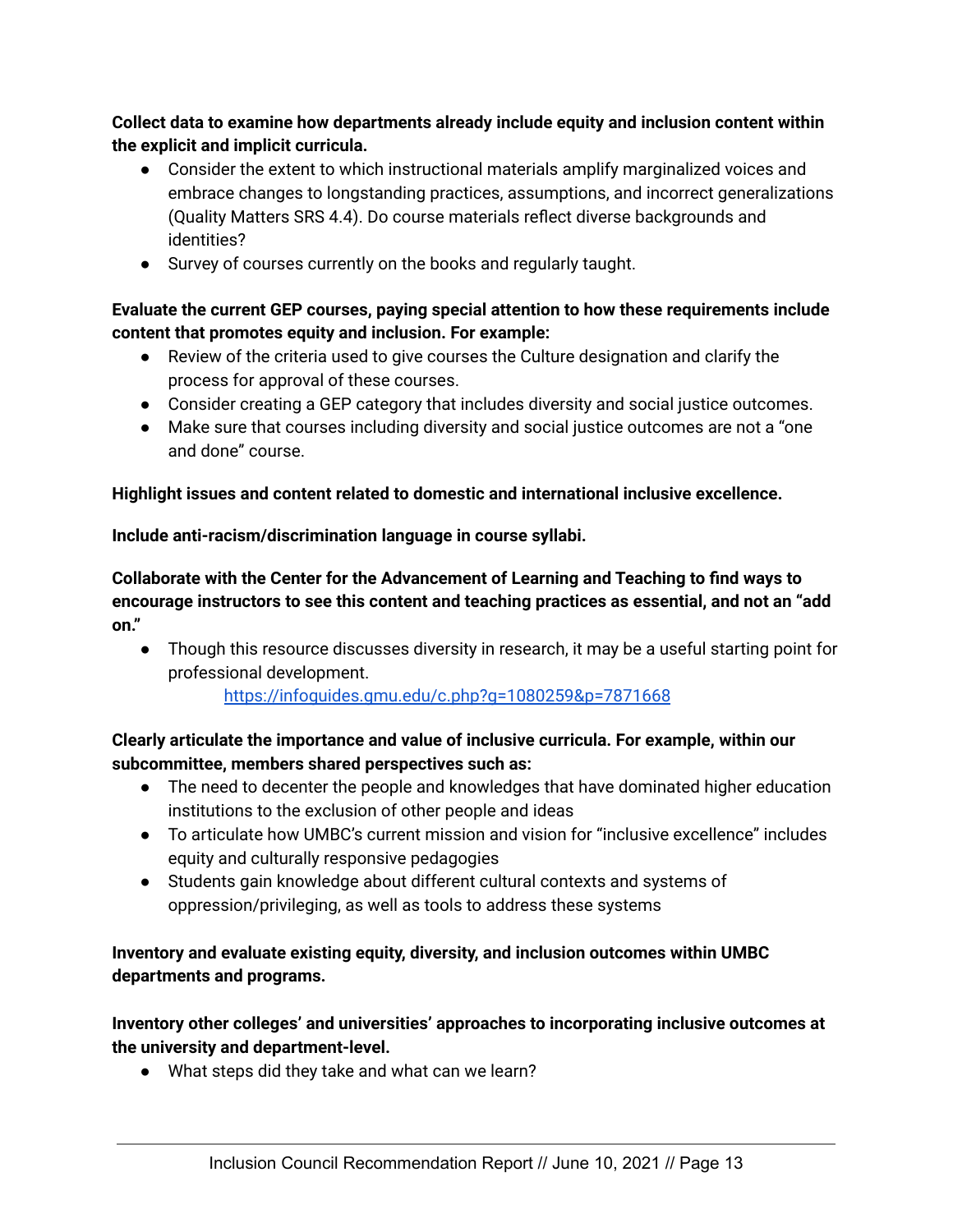**Create a system to track and measure what students are learning regarding equity and inclusion.**

**Offer institutional training for anti-racist/anti-oppressive for faculty and students at UMBC.**

**Conduct an equity audit of student academic supports and resources in order to close the opportunity gap among students from under-resourced backgrounds.**

**Recognize, celebrate, and uplift those already doing this work. UMBC can use models already in place, such as the original STRIDE program where fellows were provided training, received stipends, and had a learning community where they learned from each other and other experts about scholarship, as well as the challenges at UMBC.**

**Understand the extent to which students are feeling excluded and how.**

**Provide full support (funding, faculty availability, course buy-outs, etc.) for the First Year Seminar Gender-Based Harms course being proposed by the Faculty and Staff Advisory Committee (FSAC).**

**Provide full support for research to be conducted for the FYS Gender-Based Harms course.**

**Provide full support to programs/majors/departments that currently do this work (GWST, AFST, SOWK, etc.). Programs need to be highlighted as much as other areas, but also need to receive financial support to continue their equity and inclusion work.**

**Increase visibility of programs/majors doing equity and inclusion work - advertisement, highlighted in all communications, intentional student recruitment and funding, etc.**

**Provide support for programs (outside of the classroom) that continue to do equity and inclusion work (Women's Center, i3b initiatives, Center for Democracy & Civic Life, the Shriver Center, etc.)**

**Compensate and recognize faculty and staff engaged in the data collection, analysis, and implementation of these recommendations.**

**Institutionalize the scholarship related to this work by creating funding streams that can lead to outside funding.**

# <span id="page-13-0"></span>Faculty and Staff Diversity, Recruitment, Retention and Belonging

**It is recommended that UMBC:**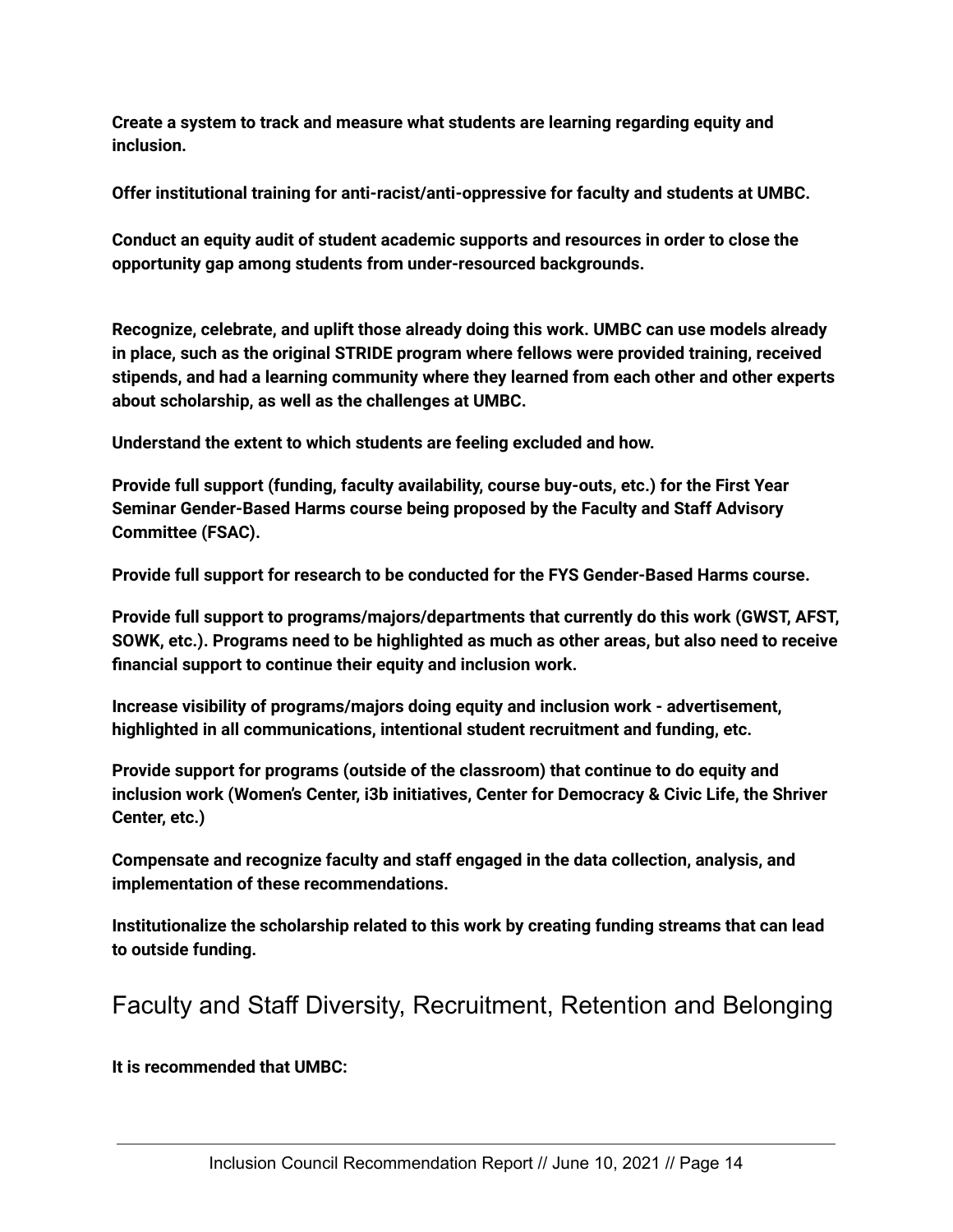#### **Retain and value the employees at UMBC.**

- The committee identified that BIPOC/minoritized employees experience a climate of devaluation and feel that BIPOC/minoritized employees are not being adequately retained. UMBC has focused its efforts on recruiting and hiring a more diverse faculty with initiatives such as the Diversity Fellowship Programs, ADVANCE, and STRIDE. There has been less of a deliberate effort to hire a more diverse staff. The committee found that retention requires much more attention, and retention efforts are central to addressing the university culture and policies that contribute to the current climate that leads to faculty and staff attrition.
- First, there is a lack of transparency and consistency around equitable salaries, salary negotiations, retention offers, workload expectations, and raises. Deans' offices are given wide discretion for determining salary increases with no clear criteria for how faculty might qualify and no advance communication about the timelines, workload expectations, or processes for review. Staff are not given clear guidance on how to advance from non-exempt to exempt status or otherwise be promoted within their employment category. Staff also lack a clear path toward receiving raises within a position. Further, because the university has not conducted a comprehensive salary review or study and shared results broadly, faculty and staff are unable to determine whether they are receiving equitable compensation for their work, relative to their seniority or rank, but also in relation to gender, race, sexual identity, disability, and other categories of minority identity.
- Second, employees do not feel that there are clear structures and fair processes in place to request a review of their salary and compensation and that, particularly at this moment, the university must turn their attention to retention through fair compensation of our current BIPOC/minoritized employees. Existing processes to request a reclassification of a position require the approval of at least the department level, which creates a barrier to access for employees. In addition, grievance or appeals processes are either non-existent or unclear, and employees have little recourse when they have salary concerns. We need to enact more systems through which our employees can be fairly compensated beyond seeking competing offers, the very limited availability of merit raises, or entirely changing positions.

# **Recognize and dismantle the culture of distrust and silence at our university.**

● The committee identified that there is a climate of distrust at our university and that many BIPOC/minoritized employees either do not feel empowered to speak against this climate (and so are silenced) or are retraumatized by the response when they do speak up (resulting in future silence). Additionally, our culture of toxic positivity, developed in part because UMBC has been hailed time and again as a great place to work, seems to result in the inability to openly and honestly examine our shortcomings around issues of diversity, equity, and inclusion. This contradiction between UMBC's image and the lived experiences of BIPOC/minoritized employees adds to the climate of distrust and silence where employees continue to experience multiple levels of microaggression on a daily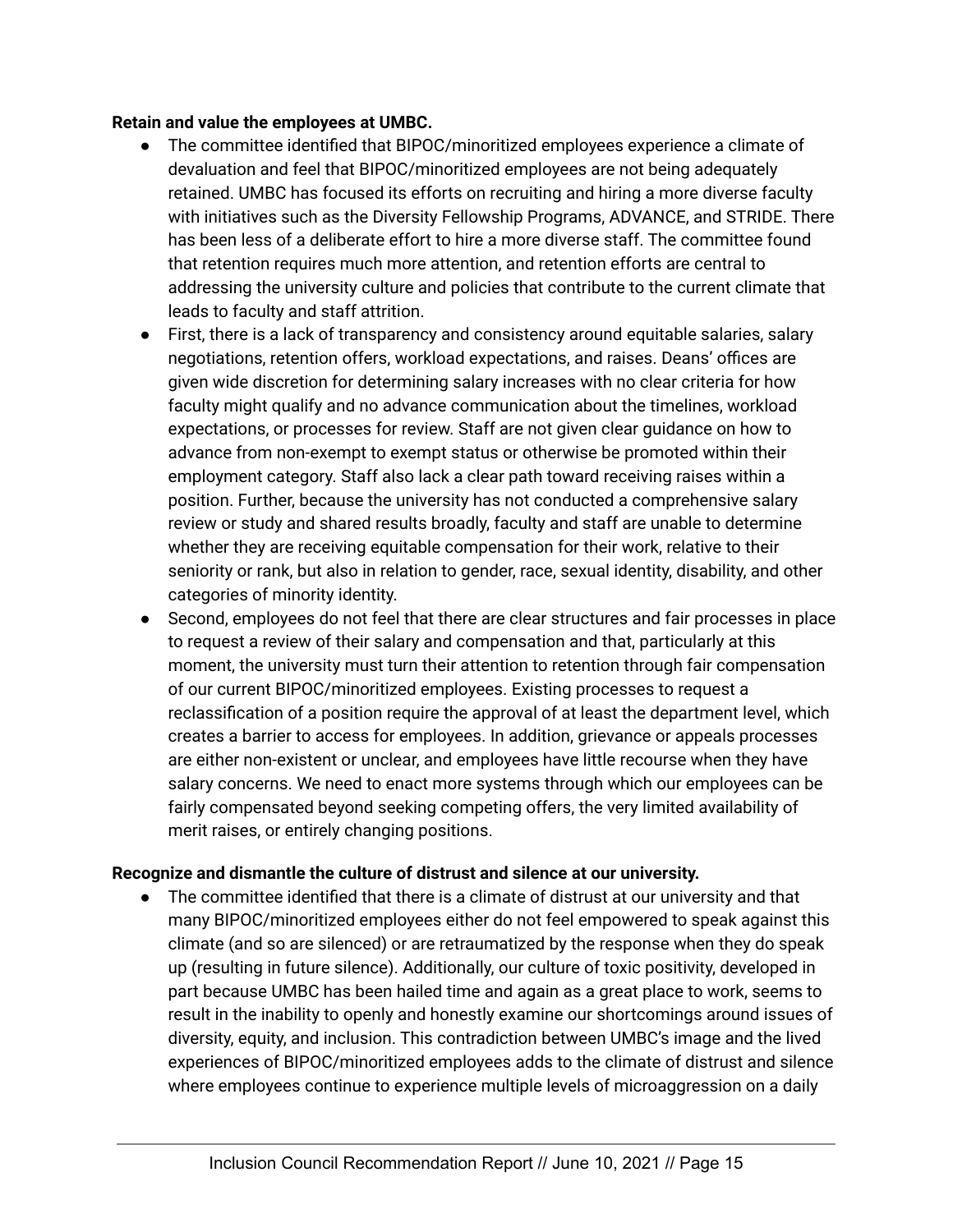basis. BIPOC/minoritized employees see a direct line between inclusion and assimilation, where assimilation means being complicit in a culture of white supremacy and toxic positivity. Employees feel that their voices are not heard by leadership and are not clear on the processes by which to express their grievances.

- The committee has observed a culture of power hoarding among leaders at multiple levels at UMBC. We observe white women rapidly advancing in their careers while BIPOC/minoritized employees are being overlooked, displaced, and neglected. The committee noted that often the same white men and women are promoted further up the leadership ladder. There is a power hoarding among those in leadership positions that does not provide space for growth for other employees.
- Moreover, there is a clear absence of diversity, equity, and inclusion oversight and guidelines for those in supervisory positions. There is a lack of mandated DEI programs and training on cultural differences for supervisors at all levels within the institution. Overall, there is a lack of transparency in the management of personnel related matters, such as salary reviews, the reporting and resolving of grievances, anonymous procedure for feedback to upper administration, and the addressing of systemic racism in departments/offices that further entrenches this climate of distrust and silence.

# **Examine and diminish white supremacy culture that is entrenched in the hierarchies of higher education and at UMBC.**

- **●** The very nature of higher education is to uplift those who can access it, thereby leaving those who cannot with a presumably lower education. Additionally, our institutions of higher education were founded in structures of patriarchy, racism, and heteronormativity**.** With those truths in mind, we have the opportunity - the imperative to create a new, less hierarchical model of higher education. The committee identified three main areas of entrenched hierarchy at our university that uphold white supremacy and various forms of privilege.
- First, faculty are privileged above staff, and these hierarchies reinforce structures of white supremacy. There are three examples that stood out in our work to prepare this document. 1) Diverse hiring practices for faculty are explicitly addressed and come with a budget line item. 2) Faculty contributions and successes are elevated, including in collaborative initiatives, that often function only because of the involvement of both faculty and staff; moreover, staff are often absent from those success stories. 3) Faculty are invited to the table while staff are not given equitable access to key decision-making committees. There is an assumption in higher education that because one has a doctorate they are more and better qualified, thereby, faculty are given more leadership opportunities and are elevated into key decision-making positions from which staff are excluded.
- Second, among both faculty and staff, there are in-group hierarchies that are problematic and need examination. Hierarchies, by their nature, scaffold people, implicitly and explicitly valuing one above another, and at UMBC this hierarchy aligns with degree and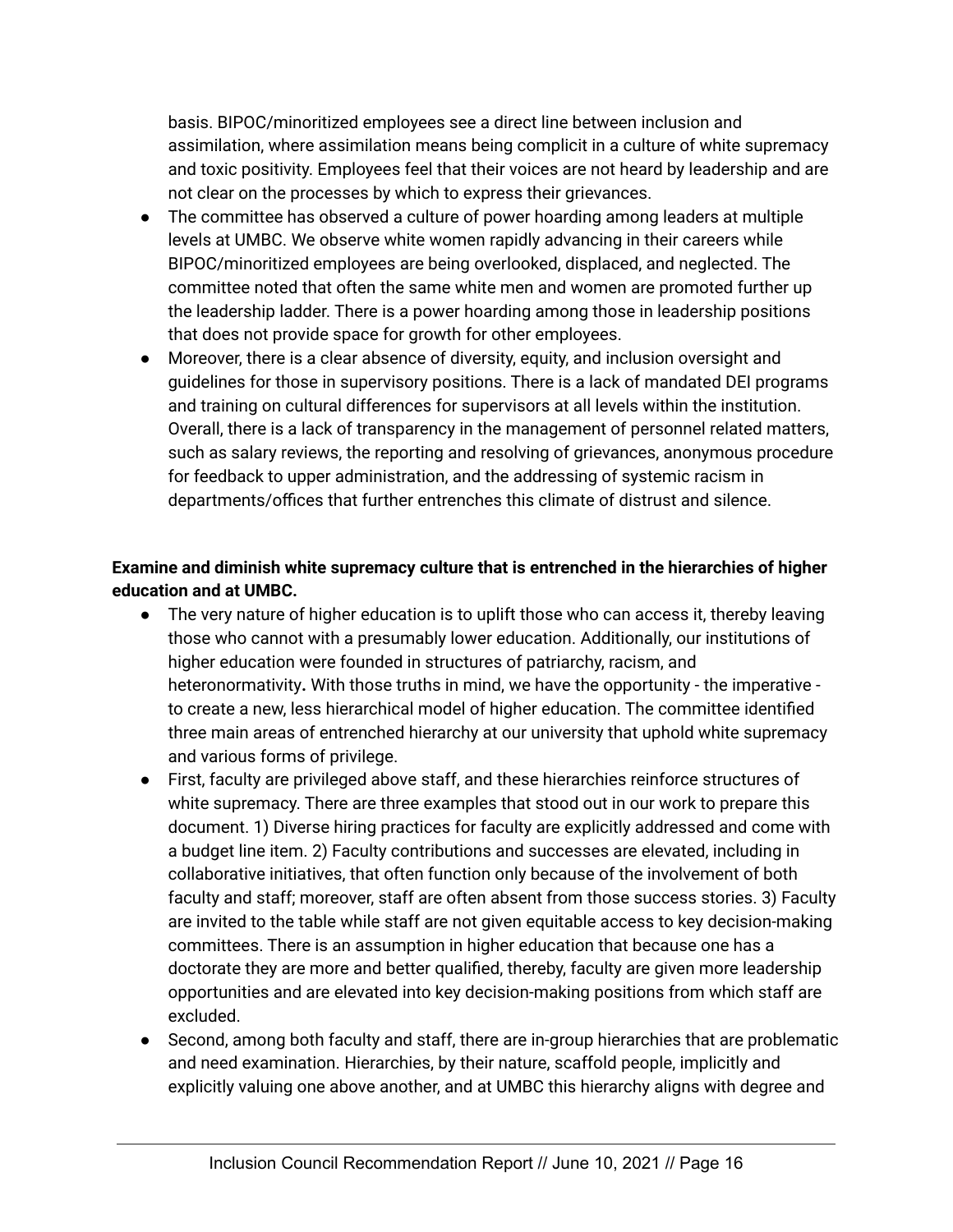title. Among faculty, the groups are tenure-track (full, associate, and assistant), non-tenure track, professors of the practice, lecturers, and adjuncts. Among staff, the groups are exempt, non-exempt without collective bargaining, non-exempt with collective bargaining, and student workers. Within these groups there is visible and invisible value assigned. In too many cases the outcome of these differing values for the work we produce is disrespectful treatment, at best, and discrimination, at worst. Moreover, the enduring "do more with less" approach to our work further entrenches us in these groups and group dynamics. We perpetually place more workload burden on those in the "lower" echelons while simultaneously devaluing them.

● Third, there is a disparity among programs, departments, colleges, and centers. Programs, departments, colleges, and centers that have been historically dominated by those with societal power (i.e. white, male, cis-gendered) also benefit from elevated power within this institution. There is a tendency to privilege resources for those programs, departments, and colleges that have a predominance of faculty who represent - or present as - those with societal power, and this puts our values on display. For the purposes of this discussion, resources are funding AND media, marketing, recognition, and staffing.

# **Implement clear, transparent, direct measures of success that would make the university accountable to enacting these recommendations.**

● We hope to open up a dialogue with the president and provost's office in submitting these recommendations. We believe that it is of utmost importance after reviewing and discussing these recommendations that we come up with a concrete system of accountability and a clear and transparent means by which to communicate the outcome of our submission to all stakeholders who assisted us in its development. Our recommendations to ensure accountability and transparency in the implementation of these recommendations are listed in the table below.

# <span id="page-16-0"></span>Land Acknowledgement

# **It is recommended that UMBC:**

# **Roll out the land acknowledgement statement to the entire university with formal announcements, acknowledgement and clear commitments.**

- Provide specific guidance to university departments, centers, institutes on use of the land acknowledgement, and on ways to communicate the land acknowledgement, recognizing it as a "living" statement.
- Encourage use of a uniform land acknowledgement statement throughout the university, in particular for official communications.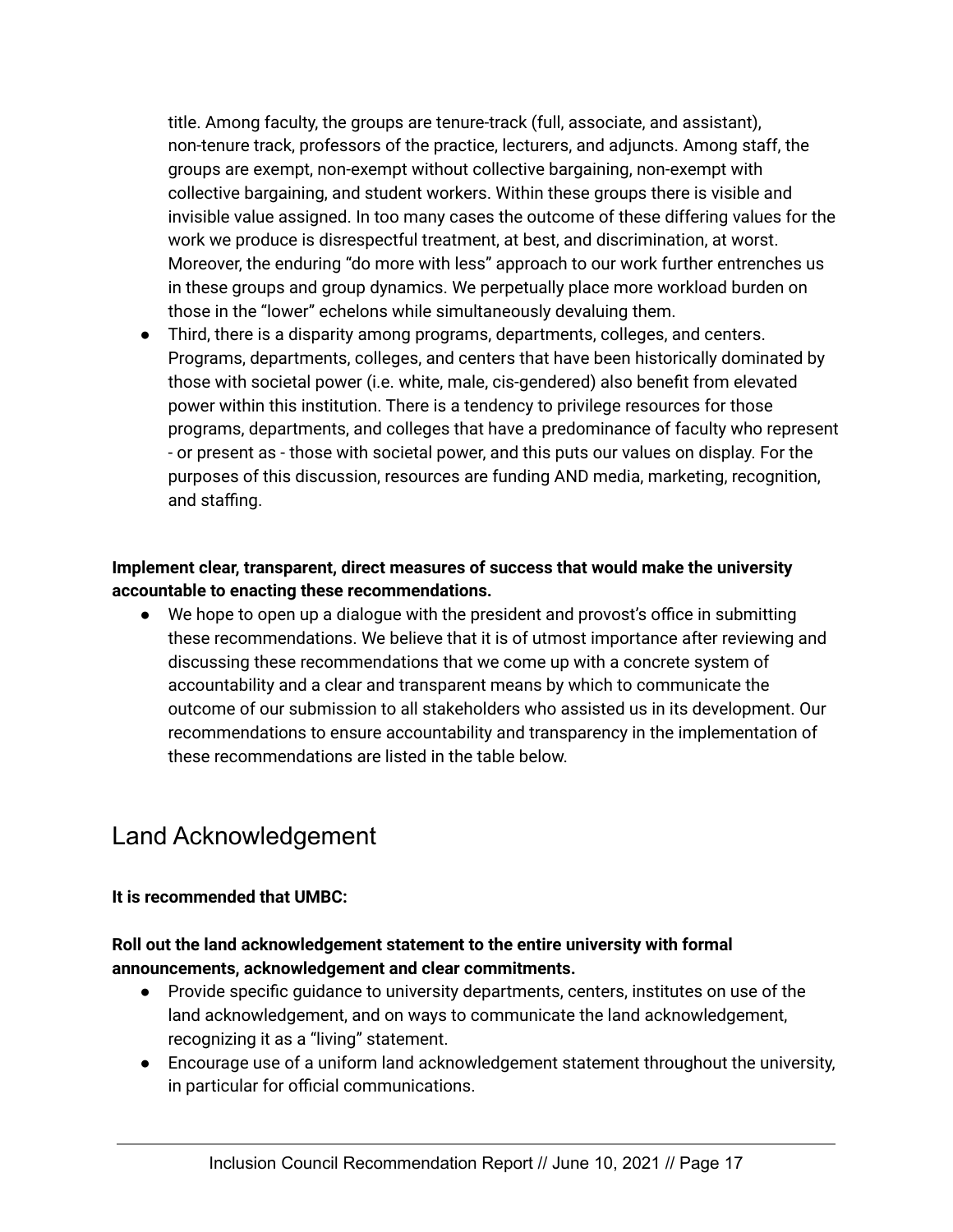**Incorporate a statement regarding colonialism into the land acknowledgement statement and/or clearly acknowledges impacts of colonialism in roll out and ongoing land acknowledgement in action.**

**Include information on Indigenous people and groups on the university diversity web pages.**

**Engage in outreach to UMBC students, faculty, and staff who identify as Indigenous persons.**

● Facilitate listening sessions with those who self-identify as Indigenous on campus to develop a set of actions UMBC can take to support them.

**Conduct focus groups/listening sessions with members of the UMBC community regarding land acknowledgement.**

**Engage in conversation with leaders of Indigenous groups in the region – particularly the Piscataway tribal groups.**

**Provide a physical representation of our acknowledgement of Indigenous people with input from Indigenous people in the area.**

**Develop a policy for providing access to land and university facility use for Indigenous people free of charge.**

**Dedicate gallery space to photos and art representing the layers of peoples who used and lived on the land over time.**

**Provide educational opportunities such as speakers series regarding the experience of Indigenous people.**

**Intentionally hire and retain engagement/ support of Indigenous staff and faculty.**

**Support the development and offering of a required module or session to all new incoming and transfer students on the history of the peoples who have used and lived on the UMBC lands overtime with an emphasis on decolonization**.

**Use the work and recommendations already developed by the [Women's](https://my3.my.umbc.edu/groups/womenscenter/posts/96574) Center.**

# <span id="page-17-0"></span>Policies and Procedures

**It is recommended that UMBC:**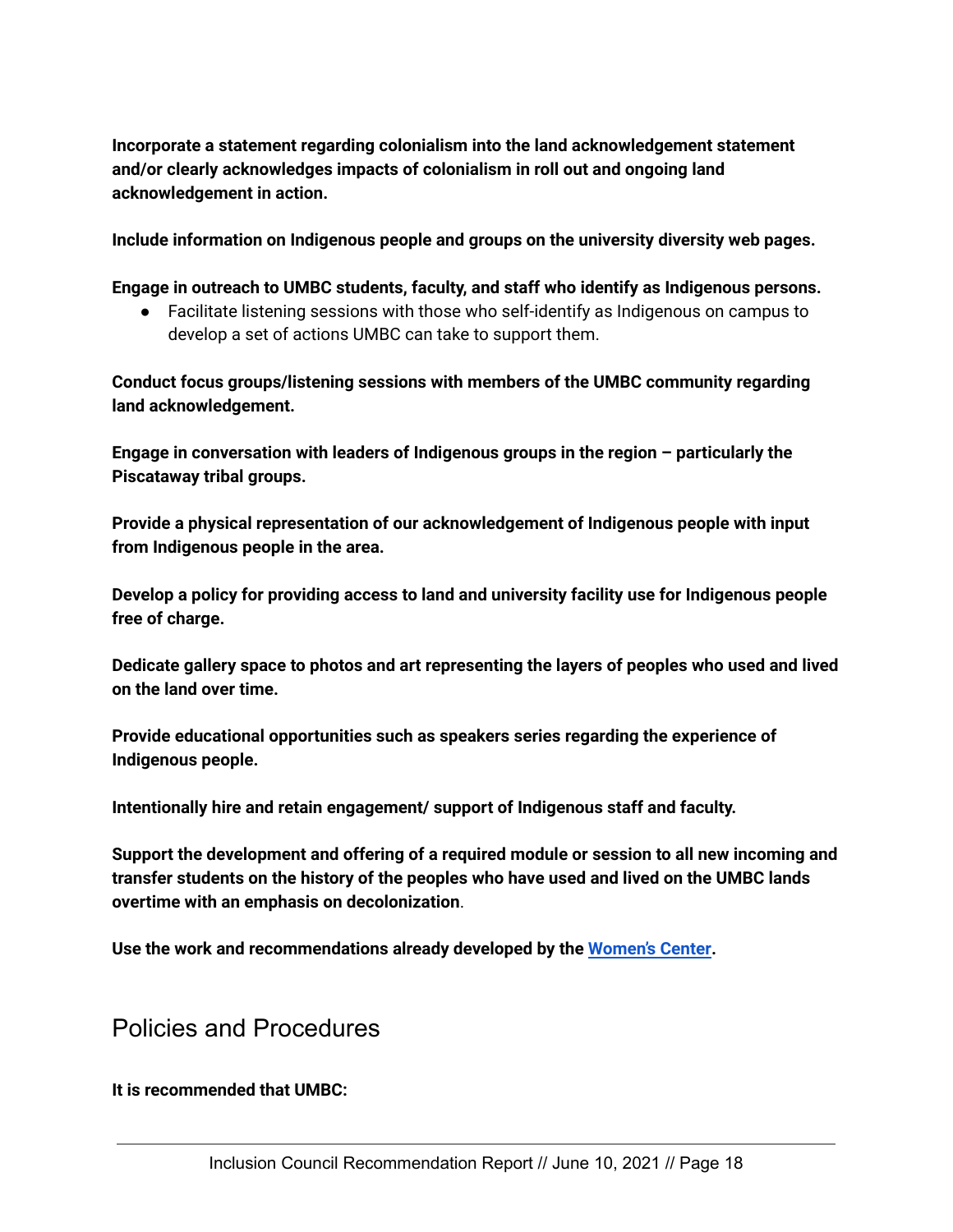# **Create a hate and bias policy.**

- Create Community Standards area that is clearly written and communicates the community of inclusive excellence that the campus community has envisioned for itself.
- Recommended language for the introduction of Community Standards:
	- $\circ$  "Preventing acts of hate and bias includes being watchful for the more conscious or unconscious acts, including off-handed comments or even slurs by faculty, staff or students that may be offensive to others. Even in an environment where academic freedom and freedom of speech are paramount, it is important to identify patterns of behavior and make it clear that promoting a welcoming environment is the responsibility of all administrators and staff. [and add: is the responsibility of all faculty, students, administrators, and staff and expected of all visitors to the UMBC campuses"
- Host on Provost or OEI's website.

# **Implement implicit bias and DEI standards in staff hiring.**

- Require Staff Search Committee Chairs to participate in an Inclusive Search Committee **Training**
- Develop a peer-led DEI staff hiring initiative modeled off of UMBC's STRIDE faculty diversity initiative.

# **Revise faculty review policies including, but not limited to, promotion and tenure, to recognize and reward DEI work in the areas of teaching, research, and service.**

- Investigate further how USM and peer institutions have instituted DEI expectations in their academic review policies and identify/adapt best practices to the UMBC context;
- Recommend model language for UMBC faculty review policies to incorporate DEI work among the criteria for teaching excellence, department and university service, and scholarly activity where appropriate to faculty field(s) of expertise;
- Propose standards for the evaluation of DEI activities in faculty reviews;
- Propose a procedure for periodic review of faculty review policies that assess progress towards increased diversity of the tenured faculty; and
- Develop a timeline for implementation through shared governance and academic units.

# **Develop the material and staff resources to provide multiple and varied training opportunities and workshops for faculty to gain and strengthen their DEI skills.**

- Investigate national models of workshops and training for faculty in state-of-the-art DEI pedagogies and committee meeting practices.
- Develop a plan for adapting these models to the UMBC context, including a budget for necessary materials and staff to deliver the skill-building trainings/workshops.
- Develop a plan for creating a STRIDE-like peer workshop program on equitable practices in academic review committees. Again, the plan should include a budget for necessary materials and staff.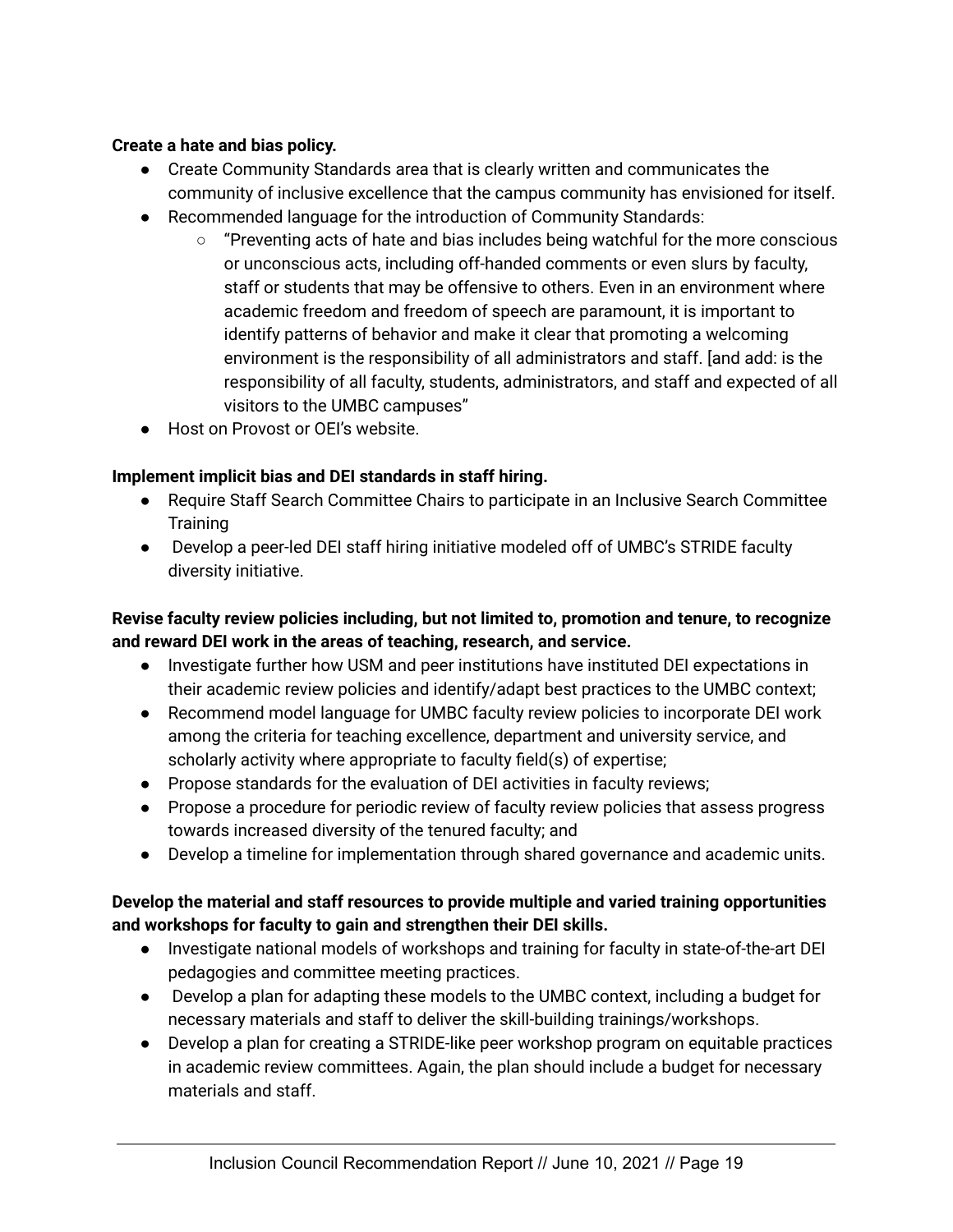**Engage with SDS and the community to identify SDS' priority needs on an annual basis.**

**OEI and Undergraduate Affairs gather, review, and analyze data regarding the impact on 201 level language requirements on students from less-well-resourced communities, international students, transfer students, and non-traditional students with respect to equity issues, and time and cost to graduate. (data on race, age, ethnicity, income etc.)**

**Investigate the need for continuing to mandate a 201 level language requirement towards the bachelor degree and the ability to provide accessible, equitable and cost effective alternatives that address the need for and importance of multicultural education and diversity and inclusion requirements. We would suggest this be done by or in coordination with the Office of Undergraduate Affairs.**

**Implement a university wide IT accessibility policy similar to other USM institutions (USM & UMCP consolidated accessibility policy)**

**Recruit IT trained personnel dedicated to the office of Student Disability Services.**

# <span id="page-19-0"></span>Policing and Safety

# **It is recommended that UMBC:**

# **Improve transparency and profile of UMBC police department.**

- Disseminate more information to the UMBC community regarding what the police department does
- Improve availability of data, visibility of data to campus community
- Improve web page and information/ data available there/ Access Methods:
- Surveys, town halls, benchmark against other USM, other regional institutions?
- Improve data collection, create standard reports
- Devise effective ways to represent / visualize the data
- Improve/ update website
- Increase number of ways students can interact with police

#### **Introduce community policing on campus.**

- Emphasis on building a relationship between campus police and UMBC community.
- Redefining the idea of policing.
- Comfort level vs. Fear. Methods:
	- Exposure to campus police in IHU classes or First Year Experience.
	- Liaison positions for students within campus police dept.
		- Have liaison students then create outreach programs
- Explain what community policing is (e.g., video) to bridge knowledge divide about what community policing is, what it looks like, and what we want it to be at UMBC.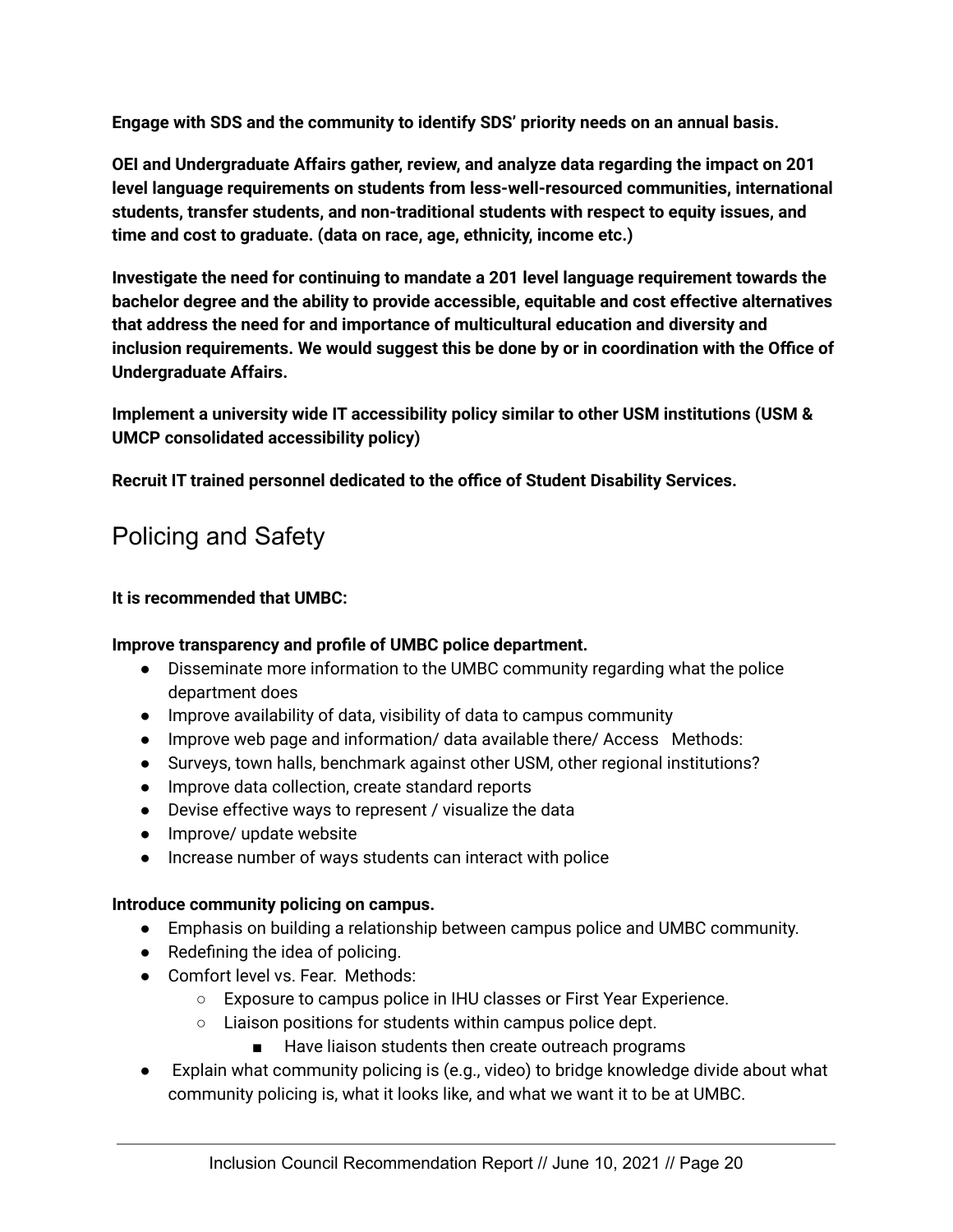# <span id="page-20-0"></span>Sexual Misconduct, Harassment and Interpersonal Violence

# **It is recommended that UMBC:**

#### **Hire full-time survivor advocate**

- This was a recommendation highlighted among all three Retriever Courage reports and it was identified as one the most urgent recommendations to move forward with after the creation of OEI.
- Due to the new Title IX regulations, this recommendation is paired with the recommendation to appoint existing UMBC employees to serve on a responding party services coordination team.
- The recommendation to hire a full-time advocate is also an effort to use this position to advance other recommendations offered in the previous reports that include: enhanced student trainings, establishing a social media presence, coordinating a yearly consent campaign, and to support the recommended peer advocacy program that is new to this report.
- Potential position names in order of most recommended (see Appendix B for full list): Survivor Advocate; Survivor Advocate and Prevention Specialist; Survivor Support and Prevention Specialist. We are recommending that survivor advocate be considered as the name due to the widespread usage of the title throughout the field of gender-based violence prevention and response. It is our belief that other position titles, especially those without "survivor" or "advocate," may confuse UMBC community members who may be support services.

#### **Establish a Respondent Services Coordination Team**

- This was a recommendation made in the external consultant report and is required by current Title IX regulations should a survivor advocate center/position be created. Our recommendation seeks to appoint existing UMBC employees to this role, rather than creating a brand new position.
- It is recommended that a minimum of two employees be designated as respondent services coordinators, with one coordinator available for student respondents and one coordinator available for faculty and staff respondents. University of California, Riverside and Johns Hopkins University offer promising models (see Appendix C for full list).
	- Potential team names: Respondent Services Coordination Team or Respondent Navigation Team.
- The team should receive training from OEI and work with the Title IX Coordinator as needed.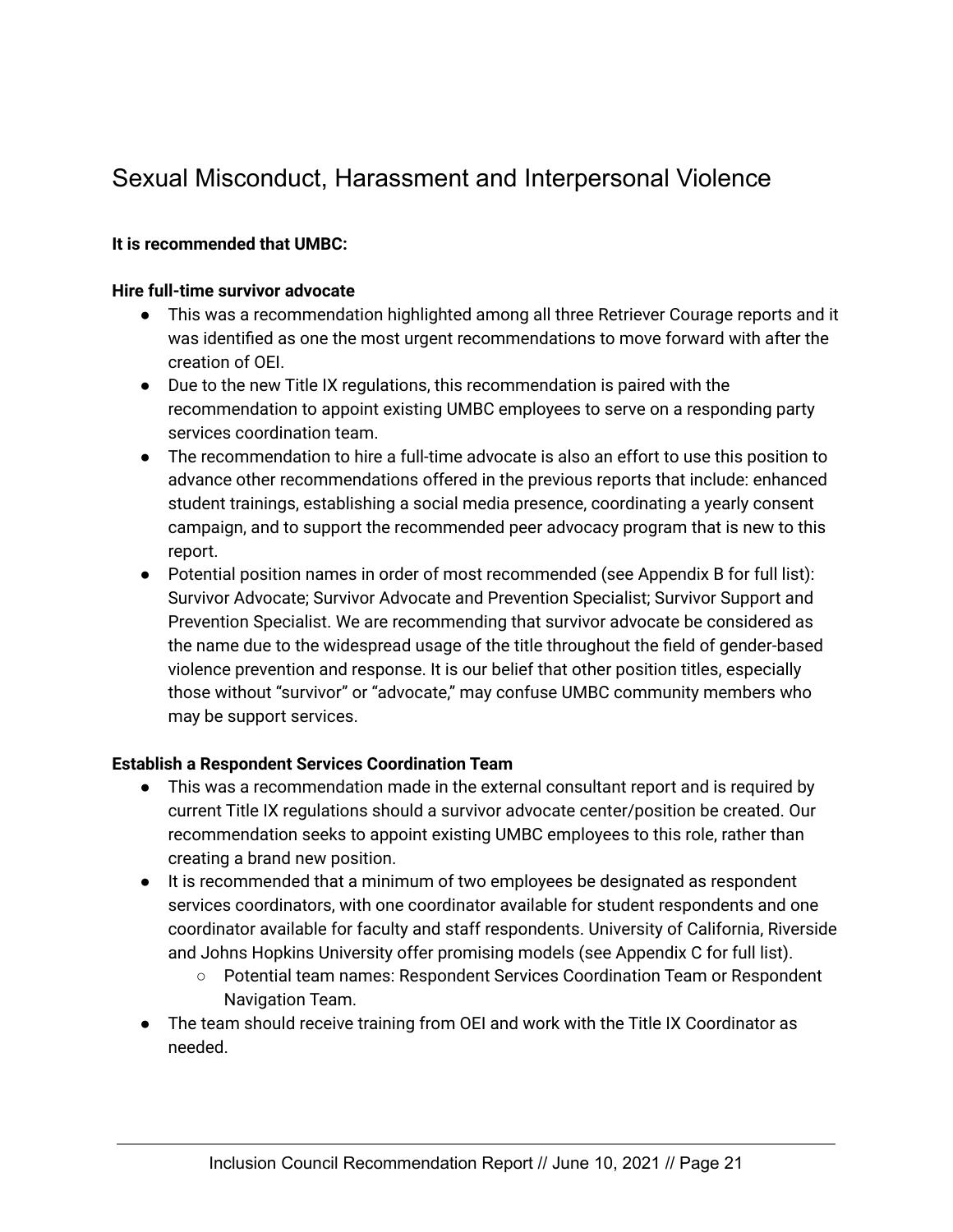● Additional responding party resources and information should also be included on OEI's website, as well as easily identifiable contact information for the team. Information provided in the external consultant report should be referred to for specific examples.

# **Expand training, education, and awareness outreach to include specific approaches to supporting vulnerable and historically marginalized populations (i.e., students of color, LBGTQ students, international students, religiously-affiliated survivors, etc.).**

- Infuse a power-conscious, intersectional approach into training, education, and awareness outreach approaches (see Appendix D).
	- Culturally specific outreach and response will be more effective when coupled with larger efforts to counter systematic racism and homophobia that incorporate larger, anti-oppression and social justice frameworks.
- Conduct an inventory of existing trainings and resources to evaluate the success in which they address vulnerable and historically marginalized populations. Where appropriate, infuse these experiences into existing trainings; where training/resources are lacking, create new trainings/resources to address these critical populations.
- Create a training development rubric focused on the diversity and inclusion of vulnerable and historically marginalized populations that can be used when creating/implementing all future trainings, workshops, and events to ensure vulnerable and historically marginalized populations are represented.
- Additional efforts need to be made to educate/support international students to include specific training and promotional efforts related to sexual violence; this also includes providing training for faculty/staff in supporting international students.
- Host regular campus forums, including listening sessions, to learn from vulnerable and historically marginalized students, faculty and staff about their experiences and perceptions regarding sexual violence prevention, response, and education efforts.
	- $\circ$  In addition to campus forums, create consistent opportunities to engage with undergraduate and graduate cultural, service and social action and faith and beliefs organizations as partners in advancing sexual violence prevention, response, and education efforts.

# **Expand training, education, and awareness outreach to include specific approaches to supporting the specific needs of graduate students.**

- Programs should address graduate students' potentially unique role of being both students and responsible employees (i.e., as TAs, GAs); Additional context should address the unique experiences of some graduate students' lives that may include partners, children, finances, careers, and previous trauma-related experiences.
	- Graduate students are more likely to experience harassment from faculty and staff than undergraduate students. It is recommended that educational/training programs specifically address power dynamics and fears many graduate students may encounter related to retaliation/reputation that would prevent disclosure and foster institutional betrayal (see Appendix E); Workshops related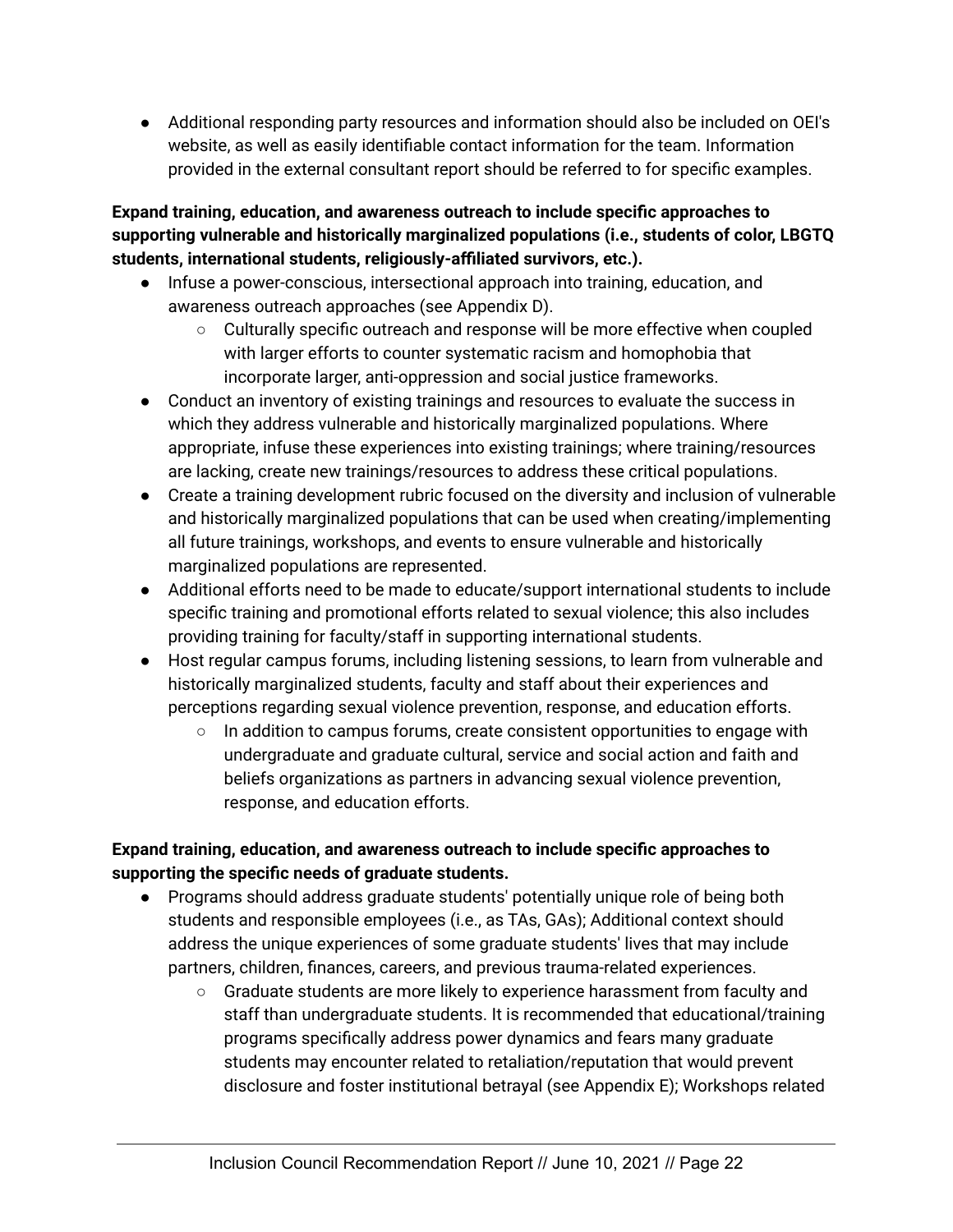to healthy advisor/advisee relationships (address boundaries, inappropriate relationships) for both students and faculty is also recommended.

- Create a standing committee or work group composed of graduate students, Grad School administrators, and Graduate Student Association (GSA) representatives that meets with the OEI trainer/Title IX Coordinator to discuss graduate student issues and review existing support, outreach, and programming with the intention to continue advancing the development and delivery of graduate student specific training and resources.
	- It is recommended that this group review existing policies and practices from a graduate student lens to see how they can be adapted or amended to specifically address graduate student experiences (i.e., supportive or protective measures; how procedures may impact graduate students differently; addressing concerns of retaliation/reputation that may impact reporting).

# **Create a peer education/advocacy group entirely dedicated to sexual and interpersonal violence.**

- Peer-to-peer education is an effective mode of educating students -- UMBC already uses this model in University Health Services (UHS) with the Peer Health Educators in the Office of Health Promotion.
- In the short term, increase the size of sexual health Peer Health Educator group within the Office of Health Promotion.
	- $\circ$  Alongside increasing the size of the group, bolster training for the sexual health Peer Health Educators on sexual and interpersonal violence. This training should be developed from a lens on how sexual and interpersonal violence particularly impacts vulnerable and historically marginalized survivor populations in ways that replicate societal dynamics (per the recommendation above).
	- Sexual health Peer Health Educators should provide specific training and resource education to student groups regarding sexual and interpersonal violence.
- In the long term, invest in developing a peer-to-peer sexual and interpersonal violence education program outside of the Peer Health Educators program.
	- $\circ$  This will put UMBC on par with peer, aspirational peer, and regional institutions, as our research indicates that these colleges and universities typically offer peer-to-peer education and/or peer-to-peer advocacy programs specifically focused on sexual and interpersonal violence.
	- Hire a professional staff position to support the Office of Health Promotion within University Health Services to support the development of a peer-to-peer sexual and interpersonal violence education program.
	- Explore the possibility of student peers receiving training to volunteer for a sexual and interpersonal violence hotline for UMBC. While this is not in line with current UMBC peer health practices, we located multiple institutions that allow trained peers to serve alongside staff and faculty on a university sexual and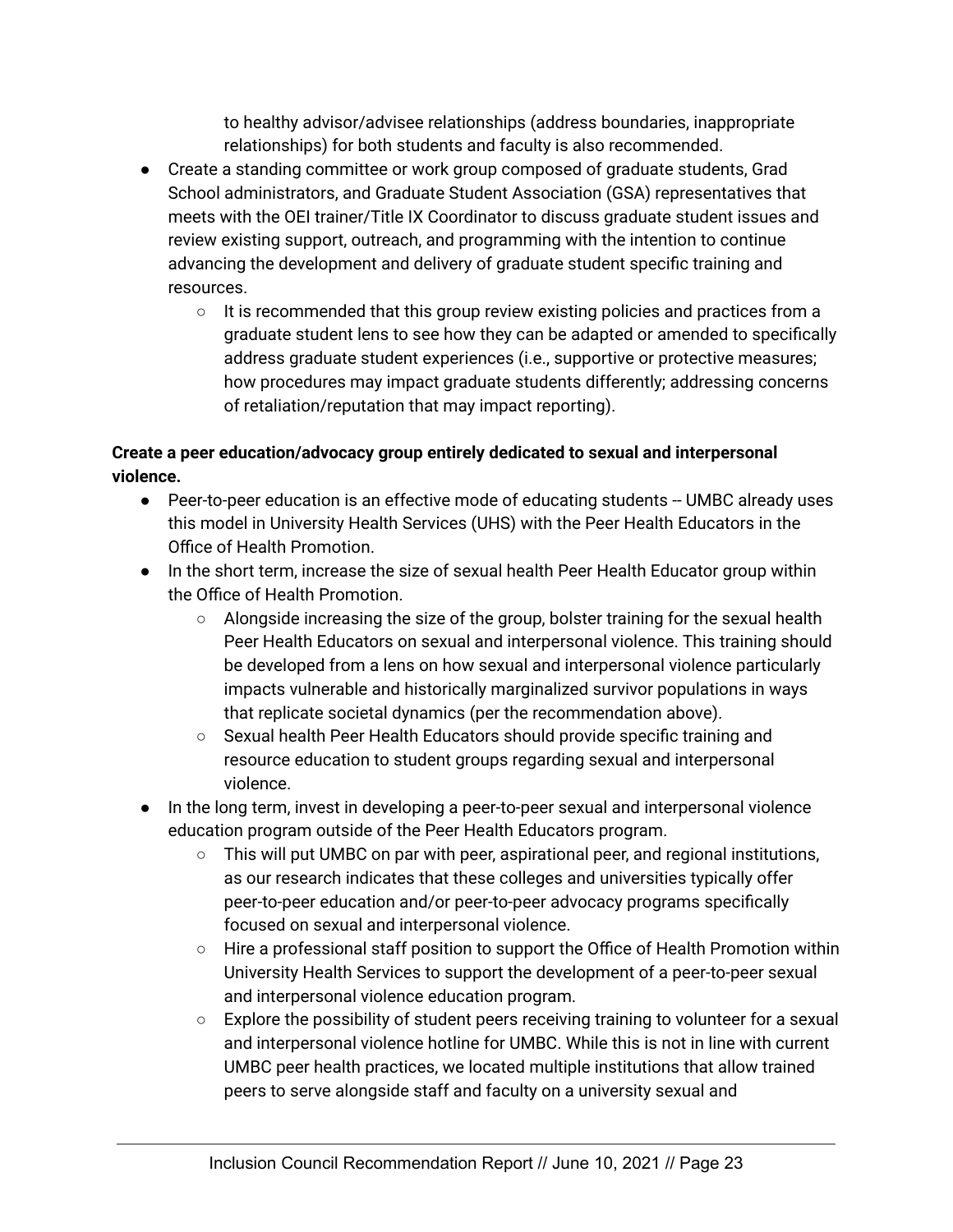interpersonal violence hotline Appendix H, though we identified significantly fewer institutions undertaking this work than operate a peer-to-peer health education model.

# **Update the Retriever Courage dashboard by moving away from the concept of recommendations. Rather, transition the recommendations into goals and priorities UMBC is addressing using a phased timeline approach.**

- This will honor the transparency and accountability demanded by the UMBC community while allowing UMBC to own the work as our own.
- Approaching the goals as a phased timeline will better demonstrate that recommendations/work not currently being addressed have not been forgotten or ignored, but exist in a greater strategic timeline contingent of resources, staffing, and prior recommendations to be enacted first.
- Our community has shifted and changed since the recommendations were first made which requires the opportunity to assess which ones are still critical to implementation and which ones can be reworked to fit our existing needs.

# **Enhance training/support connected to online learning.**

- The pandemic forced UMBC to move nearly all of its work and learning online. This shift made it more apparent that online harassment is happening in virtual classrooms and workplaces, in addition to platforms and experiences beyond class and work.
- Training/awareness outreach for faculty, staff, and students related to online training should be presented on a yearly basis.
- Additional resources dedicated to online harassment should be available to survivors via UMBC's website and first-line responders.

# <span id="page-23-0"></span>Student Recruitment, Enrollment, Retention and Belonging

# **It is recommended that UMBC:**

# **Expand Baltimore City/County, Prince George's County, Howard County, and international recruitment.**

- The University should seek out new ways of making recruitment in heavily minority communities, such as Baltimore City and Prince George's County, equally accessible and admissions less cumbersome to students who do not seek out UMBC as a viable academic option.
- For example, students from Baltimore City have one of the highest enrollment conversion rates out of all the Maryland counties (See Appendix B for data), but we currently recruit fewer students from Baltimore City than other surrounding counties. Given the higher enrollment rate, increasing our recruitment to students in Baltimore City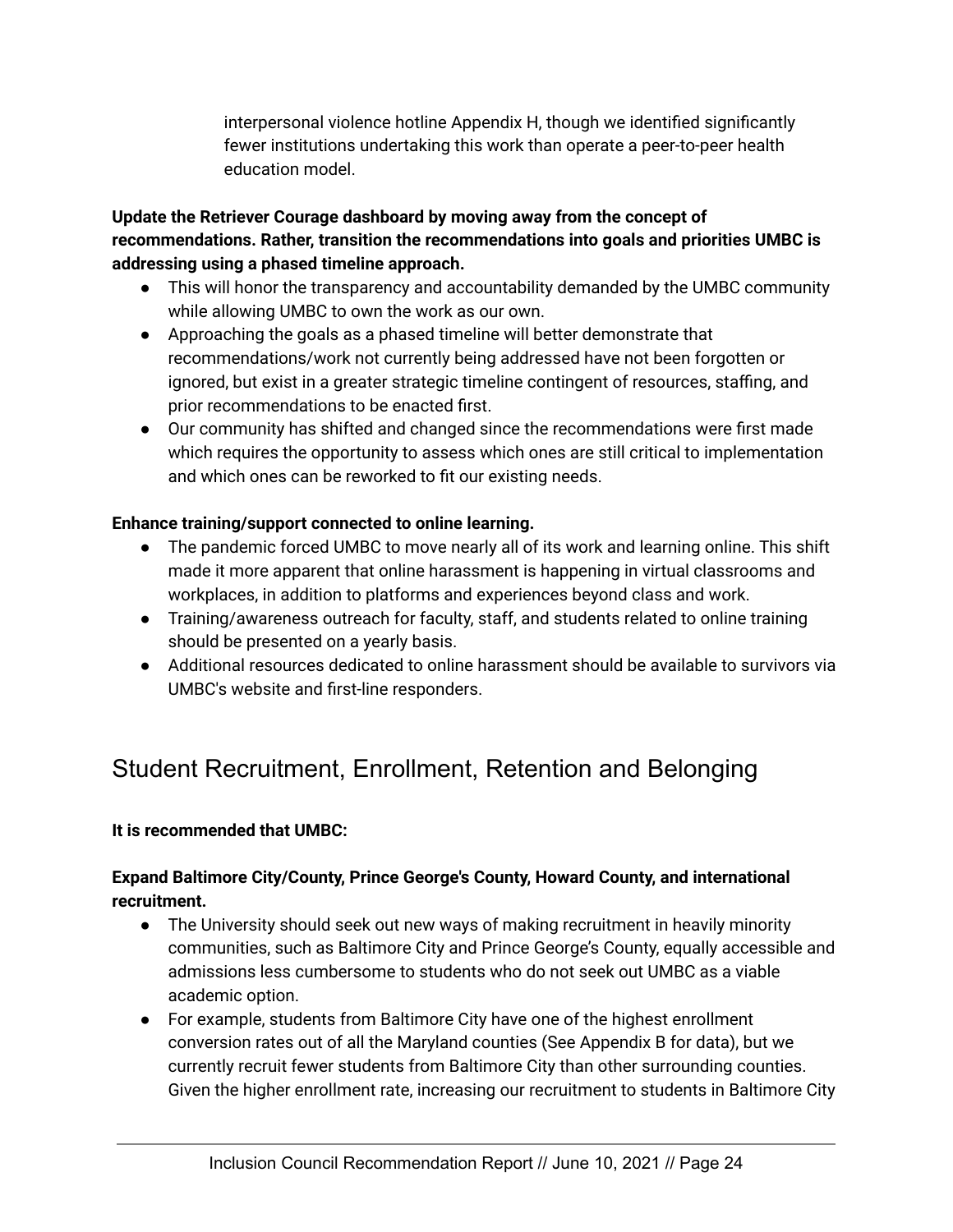can help overall student enrollment as well as increase diversity of UMBC given it is a majority Black county.

● Partners are UMBC Upward Bound, UMBC Choice Program

# **Update or add to outward facing UMBC websites to include more diverse/inclusive media.**

● Websites that prospective students are likely to visit should include more diverse/inclusive photographs and videos so prospective students are seeing others like themselves represented at UMBC

# **Have more in-depth virtual campus tours for students with disabilities.**

- A virtual tour of wheelchair accessible routes would allow prospective students with mobility assistance needs to get a better sense of campus and what their potential routes could be.
- Virtual tours designed for blind and Deaf students would allow those prospective students to get a better sense of campus as well.
	- Partner with the Office of Student Disability Services to design accessible tours.

# **Better communicate UMBC recruitment efforts to faculty and staff.**

● UMBC has been successful in recruiting students from majority Black counties like Baltimore City and Prince George's county, albeit at lower rates than Howard and Montgomery Counties. However, these efforts are unknown to the larger campus community. Creating a narrative to describe our existing recruitment strategies and plan can help the campus community stay in the loop and see where improvements can be made.

# **Develop a recruitment plan focusing on the Latinx community specifically.**

● 9% of Marylanders identify as Latinx. However, for the past 20 years at UMBC, Latinx students make/have made up on average 3% of the student population, and only recently capped at 6% (See Appendix D for data). Latinx faculty express that they have been told recruitment of Latinx students is low because of a lack of qualified student candidates. We need to make an explicit recruitment plan for Latinx students.

**Create a new Undergraduate and Graduate Admissions eligibility process that uses GRIT or Noncognitive Variables as a foundation of determining minority domestic student readiness from underserved areas (i.e. Baltimore City, Prince George's County, Howard County, applicants with disabilities, and international applicants) replacing traditional methods of determining college readiness (SAT, ACT, GPA, GRE and Personal Statements).**

● UMBC prides itself on the characteristics of GRIT. However, GRIT which can be understood as a set of intrinsic values and personality traits, can be measured as determined by research found in a study conducted by Professor Emeritus William Sedlacek of the University of Maryland, College Park. His study entitled: "Employing Noncognitive Variables to Improve Admissions and Increase Retention," provides eight skill sets (outside of traditional methods of determining qualified admissions) that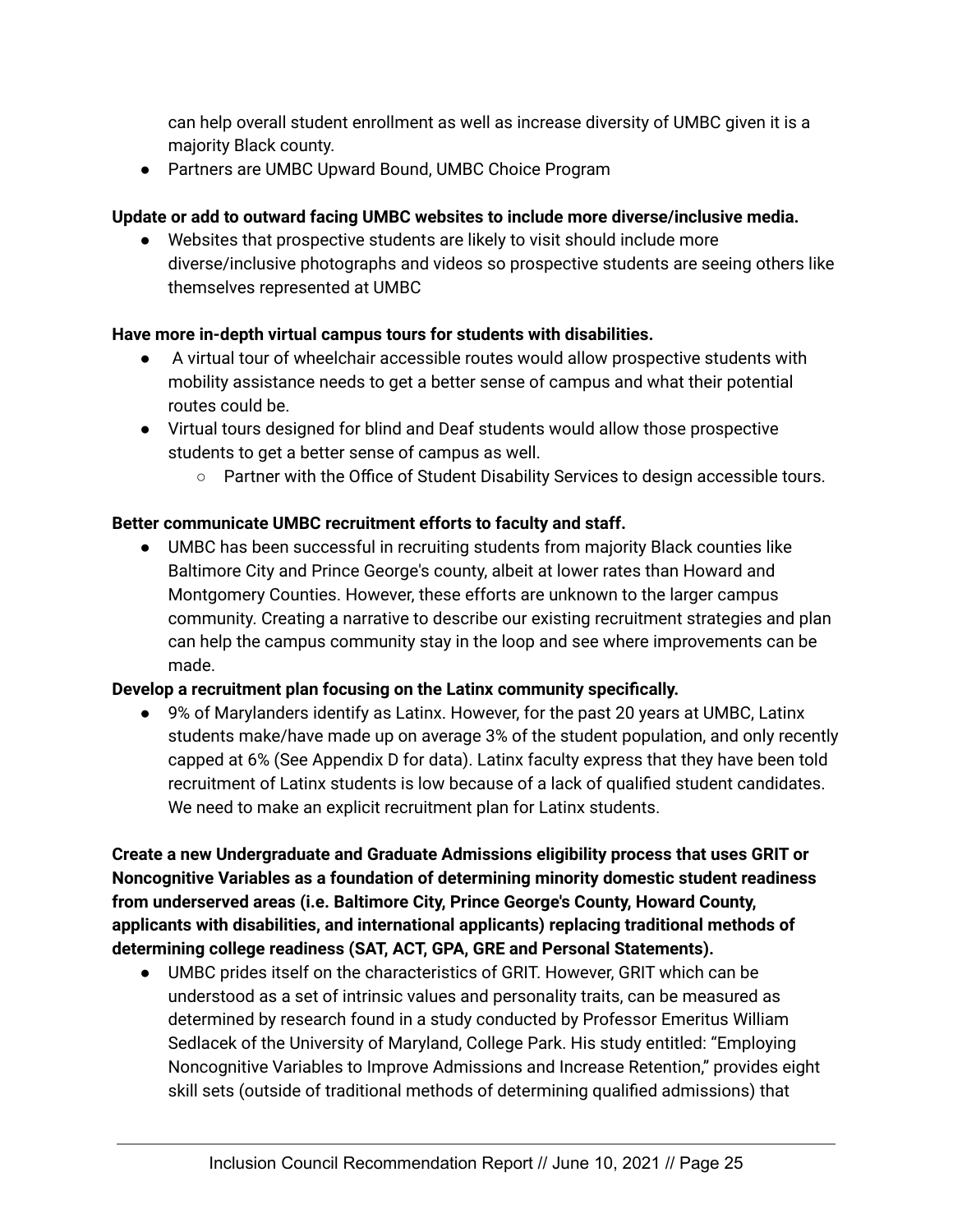establish a profound skills based standard for academic student success. His research is also supported by Dr. Paul Though's 2014 study entitled: "Who gets to Graduate?" which describes minority students' ability to thrive on campus with the right support and resources from student support departments and student groups.

- Campus partners include: Undergraduate and Graduate Admissions Departments, The Financial Aid Office, The Registrar's Office and i3B.
- Recommended Next Steps: In order to make systemic changes to the admissions process, the departments listed above should form a focus group to determine the possibility of admissions process changes. These changes should be implemented before the Fall 2022.

# **Provide admissions fee waivers for specific demographics and heavily advertise the waivers.**

● Admission fee waivers would help remove a financial barrier to prospective students during the application process.

# **Create a withdrawal survey to collect data on who is leaving or transferring away from UMBC**.

- UMBC previously had a withdrawal survey and we recommend reimplementing one. The goal of the withdrawal survey would be to identify potential barriers to students staying/graduating from UMBC and to understand if anything would have kept them enrolled. Data from this withdrawal survey would also inform us of potential trends within specific demographics leaving UMBC.
- The survey should be given to undergraduates and graduates after they have declined to re-enroll or after they have requested their transcript.
- The survey design should involve the input of Off Campus Student Services, Student Affairs, and Enrollment Management.
- The survey should be conducted over the phone or through an online form if the student cannot be reached by phone. Refer to Appendix E for examples of withdrawal surveys.

# **Provide compensation to student volunteers participating in diversity, equity, and inclusion work/initiatives.**

- UMBC needs the input and involvement of students in diversity, equity, and inclusion (DEI) work. So far only students that can afford to go uncompensated for their personal time are able to participate in DEI work. Currently, the same students are continuously called on to join DEI initiatives and as a result experience burnt out. This does not allow UMBC to have input from the full range of diverse student experiences and further marginalizes underrepresented populations.
- Compensation should be decided on a case-by-case basis with the student involved in the DEI committee/initiative.

# **Host focus groups with target groups of students to best inform belonging specific recommendations.**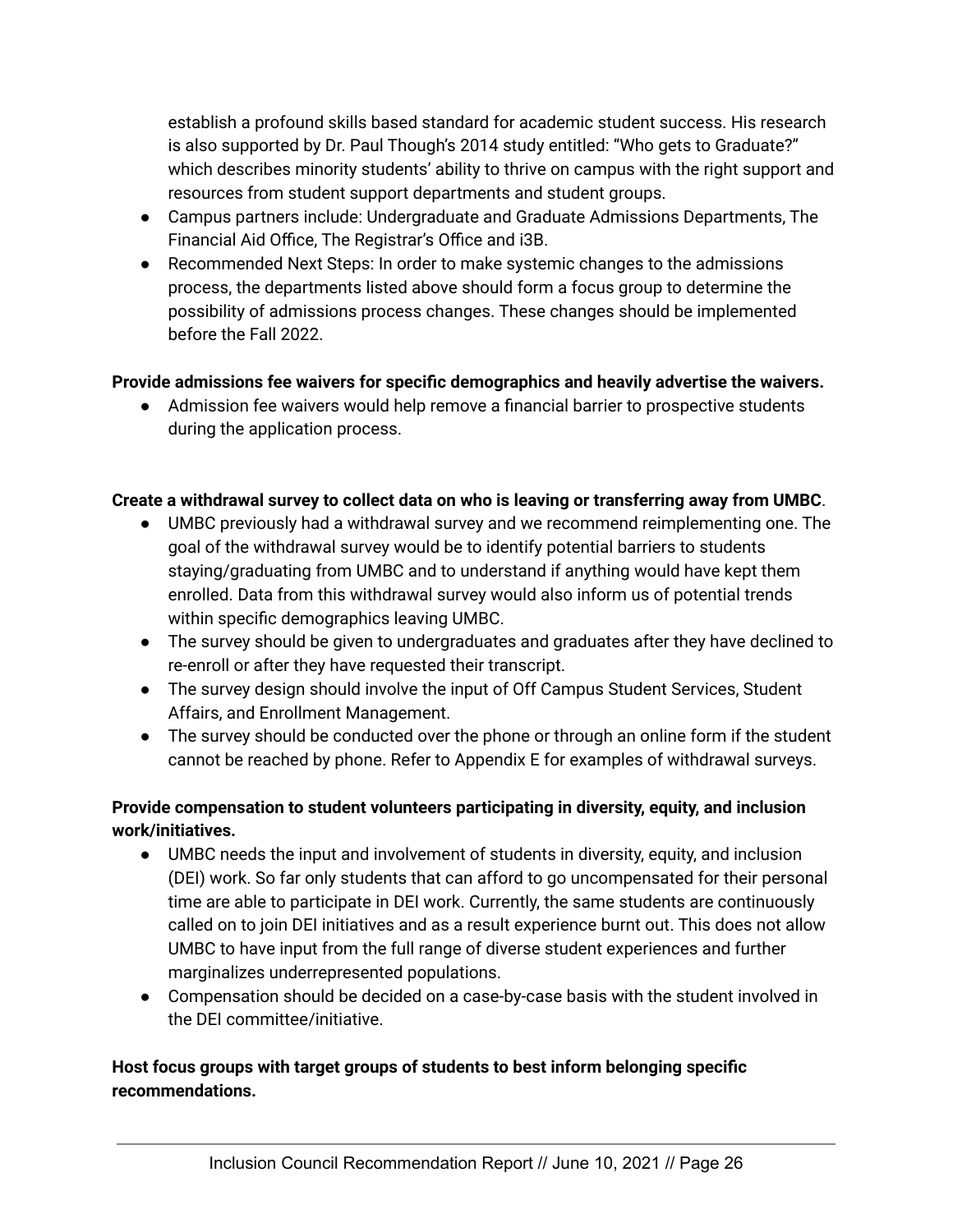- The student sense of belonging group started by exploring recent climate study data conducted by EAB in [Spring](https://umbc.box.com/s/5627qc2b5at6jieaw8m23xmc9oamrr1i) 2020. While the survey suggests overall positive experiences at UMBC as connected to diversity and inclusion, the survey analysis did not provide clear demographic breakdowns or disaggregated data by race, gender, ability status, etc.; leaving much information unknown about how marginalized students experience UMBC. As a result, the Sense of Belonging workgroup recommends a series of focus groups be conducted to elicit narratives and stories connected to student experiences. Focus groups should be designed to explore sense of belonging as connected to race, ethnicity and nationality; Scholar program membership; religion and spirituality; and ability status. All focus groups should contain questions or prompts that determine sense of belonging overall and at pivotal moments such as transition into the university, within major specific classrooms, etc. Focus groups could also explore experiences as connected to hometown (within MD), as well as commuter, transfer and first-generation statuses.
- Facilitators Compensated graduate students should be recruited and trained to facilitate the focus groups. A co-facilitation model should be employed, with at least one facilitator mirroring the identities of the specific group. Graduate students can be recruited from programs like Language, Literature and Culture and Modern Languages, Linguistics & Intercultural Communication.
- Focus Group Recruitment In order to center access and equity in the implementation process, focus groups should be held in spaces and at times students typically meet –i.e. 7pm on weekends. Student groups should be engaged in the planning and recruitment process. Groups like NESBE, Chinese Student Association, T.E.A.M., can help gather students in order to cultivate a captive audience.
- Implementation Given the importance of reaching multiple populations, there will likely need to be around 10 focus groups as outlined below:
	- Black/Africana (including students identifying as international and/or immigrant)
	- $\circ$  AAPI/APIDA (including students identifying as international and/or immigrant)
	- Hispanic/Latinx (including students identifying as international and/or immigrant)
	- International students
	- Students with disabilities (regardless of connection to SDS)
	- Students who consider themselves religious minorities on campus (self-identified)
	- First generation students (self-identified)
	- Graduate students (Including masters, professional and doctoral degrees)
	- Open group (open to any student across any identity) (held twice)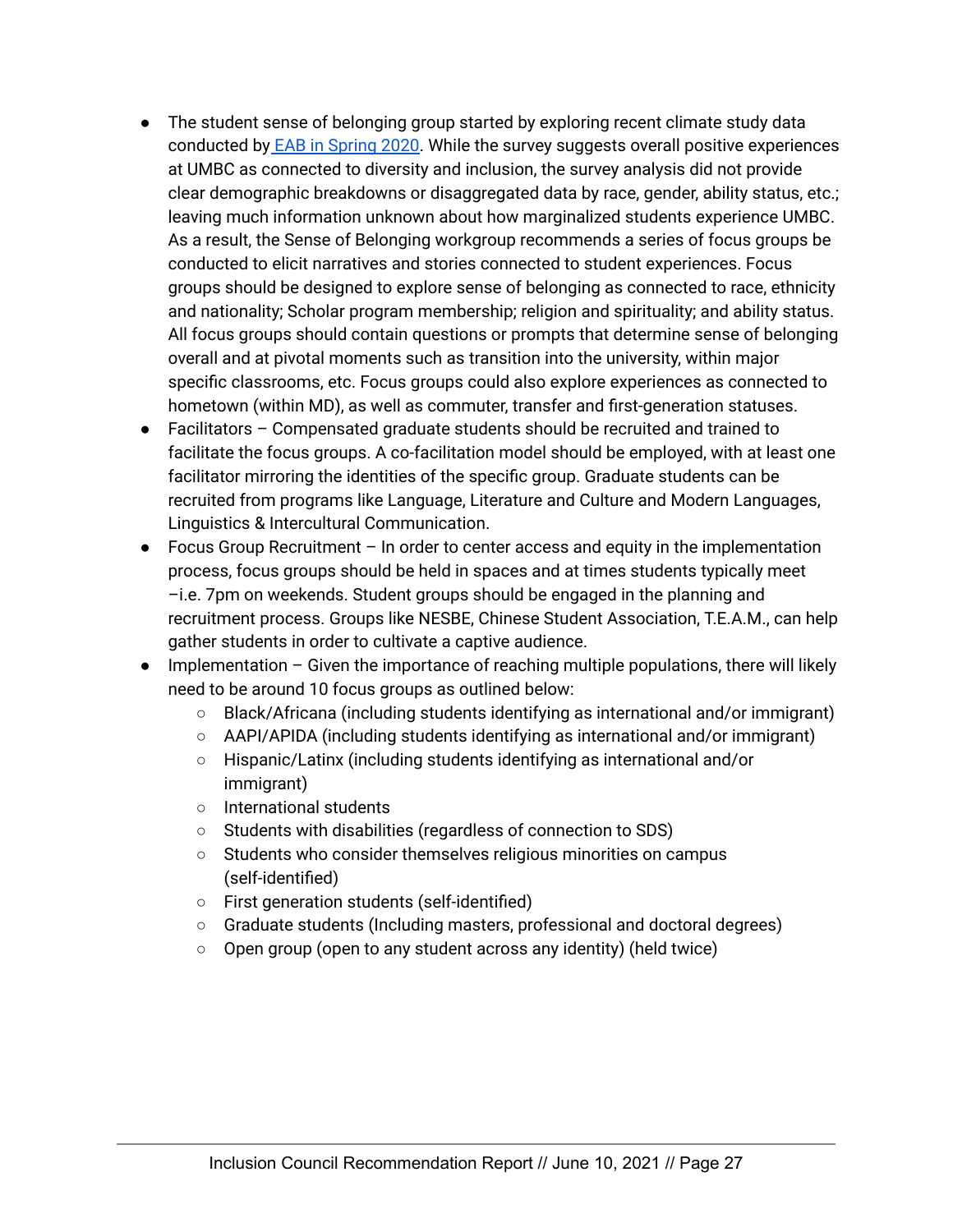# <span id="page-27-0"></span>APPENDIX

# <span id="page-27-1"></span>Appendix A: Inclusion Council Member List

# **Co-Chairs**

Ariana Arnold, Director, Office of Equity and Inclusion (OEI) Keith J Bowman, Dean, College of Engineering and Information Technology

# **Administrative Lead**

Candace Dodson-Reed '96, President's Chief of Staff and Executive Director, OEI

# **Members**

Keisha Allen, Assistant Professor, Education Shannon Ashley '21, Mathematics and Psychology Tamara Bhalla, Associate Professor and Acting Chair, American Studies Nadia BenAissa '20, Founder, We Believe You Rob Bennett, Lecturer, English Mehrshad Fahim Devin '22, Biology and Physics, SGA President David Di Maria, Associate Vice Provost, International Education Eric Ford, Director, Choice Program Ever Hanna, Training and Case Manager, OEI Chris Hawn, Assistant Professor, Geography and Environmental Systems Loren Henderson, Professor, Sociology, Anthropology, and Public Health Michael Hunt '06, M13, Doctoral Student, Language, Literacy, and Culture, and Director, McNair Scholars Program Kathy Ibitoye, Civil Rights Investigator, OEI Mikhel Kushner, Title IX Coordinator, OEI Jasmine A. Lee, Director of Inclusive Excellence, Student Affairs Christine Mallinson, Professor of Language, Literacy, and Culture, and Director, Center for Social Science Scholarship Carole McCann, Professor and Chair, Gender, Women's, and Sexuality Studies Marcela Mellinger, Associate Professor, Social Work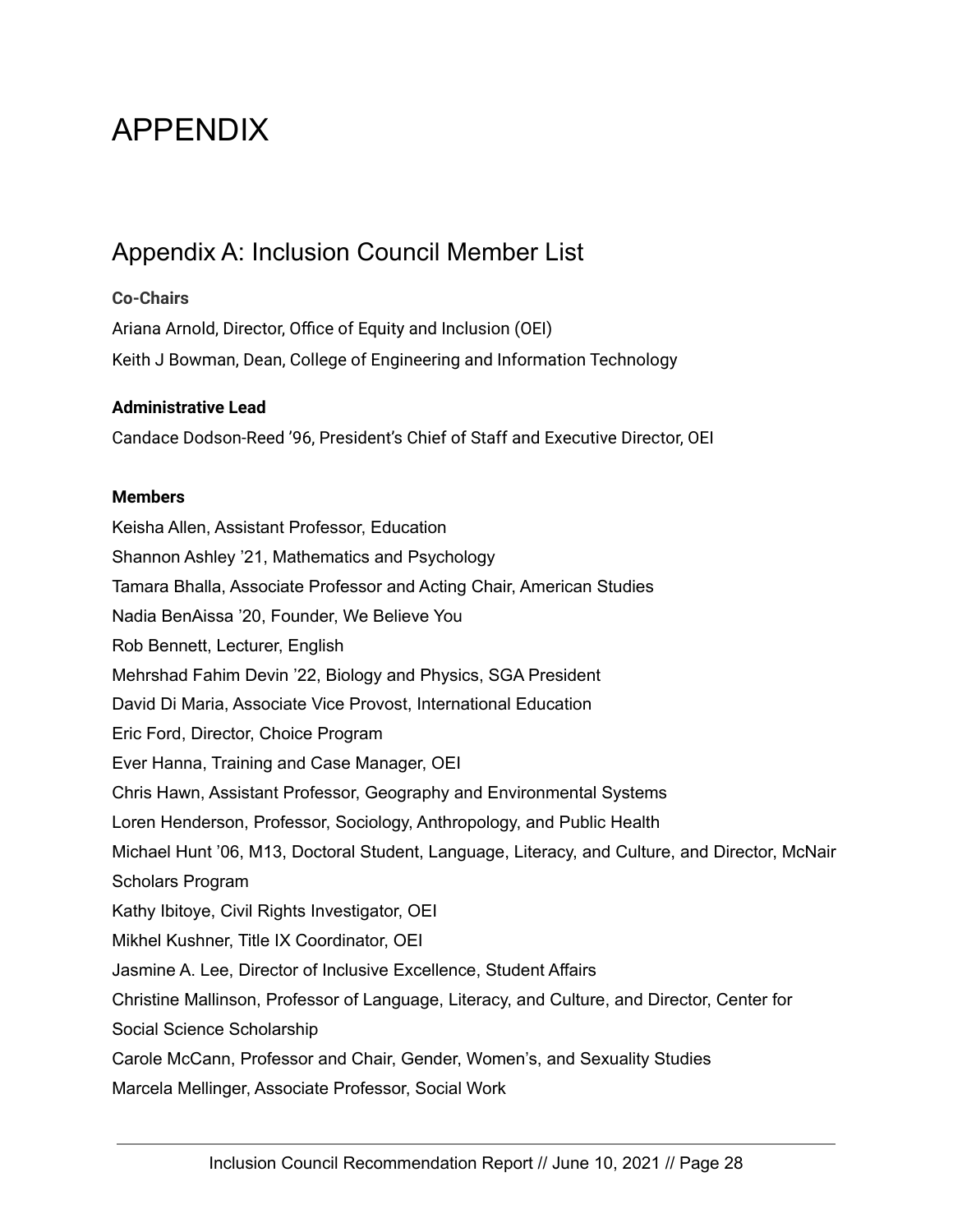Teresa Michel '04, Admissions Specialist, Graduate School Jess Myers, Director, Women's Center Howard Nicholson, '21, Chemical Engineering major and Music minor Haley Owens, '21, Psychology major and Statistics minor Autumn Reed, M.A. '08, Ph.D. '14, Assistant Vice Provost, Faculty Affairs, and Director, STRIDE Rehana Shafi, Director, Sherman STEM Teacher Scholars Program Chris Steele, Vice Provost, Division of Professional Studies Nicole Telfer, Doctoral Student, Applied Developmental Psychology, and Founder, Black Graduate Student Association Jameka Wiggins, '21, Chemical Engineering major, Entrepreneurship and Innovation minor Shelly Wiechelt, Associate Professor and Chair/Associate Dean, Social Work Melody Wright, Academic Business Specialist, Biological Sciences, and President, Non-Exempt Staff Senate

# **University Communication Support**

Marie Lilly, Director, Community Engagement

#### **Administrative Support**

Annie Byrd, Executive Administrative Assistant, President's Office and OEI Susan Taylor, Administrative Assistant, President's Office and OEI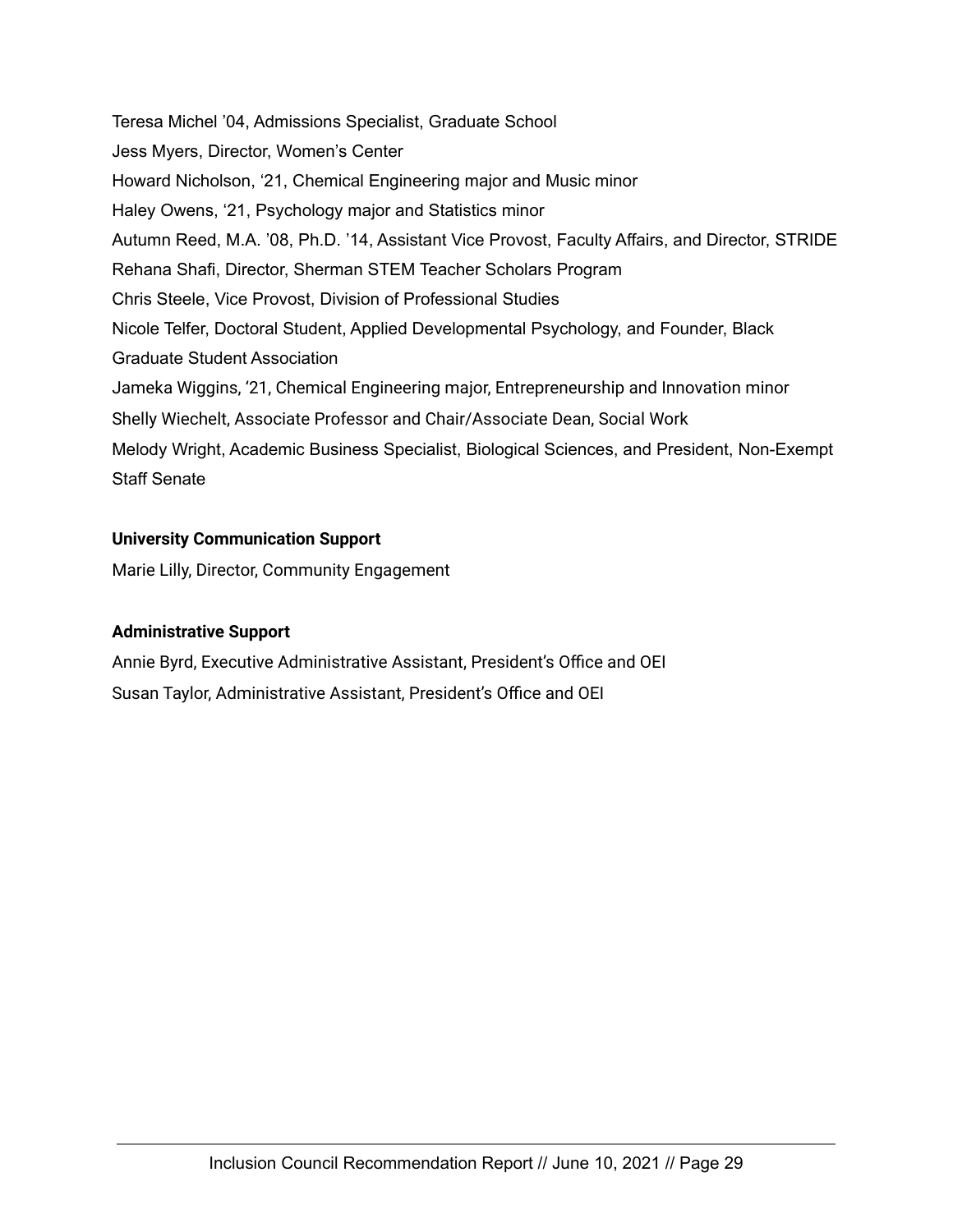# <span id="page-29-0"></span>Appendix B: Working Group Description and Co-Chair List

| <b>Working Groups</b><br>Brief Description of each group's area of<br>focus                                                                                                                                                                                                                                                                                                                                                                                                                                                                            | Co-Chair(s)                                                                        | <b>Members</b>                                                                                                                                                                                                                                                                                                                         | <b>OEI Liaison(s)</b> |
|--------------------------------------------------------------------------------------------------------------------------------------------------------------------------------------------------------------------------------------------------------------------------------------------------------------------------------------------------------------------------------------------------------------------------------------------------------------------------------------------------------------------------------------------------------|------------------------------------------------------------------------------------|----------------------------------------------------------------------------------------------------------------------------------------------------------------------------------------------------------------------------------------------------------------------------------------------------------------------------------------|-----------------------|
| <b>Alignment of Economic Decisions and</b><br><b>Values</b><br>Addressing required use of<br>supplies from Maryland<br><b>Correctional Enterprises,</b><br>selection and training of campus<br>contractors including food<br>vendors                                                                                                                                                                                                                                                                                                                   | Loren Henderson,<br><b>Chris Steele</b>                                            | Shawn Bateman,<br>LaMar Davis,<br>Kate Drabinski,<br>Roya Farhadi<br>Koczak,<br>Amy Froide,<br>Ryan Gunnison,<br>Julian Holman,<br>Jodi Kelber-Kaye,<br>Catherine<br>Manalansan,<br>Caylie Middleton,<br>Lauren Mirzakhalili,<br>Mary Ann<br>Richmond,<br>Amy Steinly-Marks,<br><b>Wendy Zhang</b>                                     | Annie Byrd            |
| <b>Bias, Microaggressions,</b><br><b>Intersectionality, Engagement, Training</b><br>and Education<br>Where microaggressions and<br>bias are found on campus, how<br>to address and eliminate them.<br>how to be an effective bystander<br>Identify, support, and increase<br>training on racial/social justice,<br>structural racism, and<br>intercultural competency;<br>evaluate and make suggestions<br>regarding mandatory training<br>requirements<br>Supporting the engagement of<br>community members with a<br>diverse range of intersectional | David Di Maria,<br>Mehrshad Fahim<br>Devin,<br>Howard<br>Nicholson,<br>Autumn Reed | Adam Holden,<br>Adwoa Hanson-Hal,<br>Arjun Kanjarpane,<br>Bruce Perry,<br>Domonique Pitts,<br>Evangeline Kirigua,<br>Irina Golubeva,<br>Janet Magruder<br>Jessica Burstrem,<br>Jessica<br>Hammond-Graf,<br>Joel Tyson,<br>Kathy Glyshaw,<br>Keith Evans,<br>Kim Leisey,<br>Laura Spicer,<br>Lydia Mayenge,<br>Makeba Ellis<br>Thomson, | Ever Hanna            |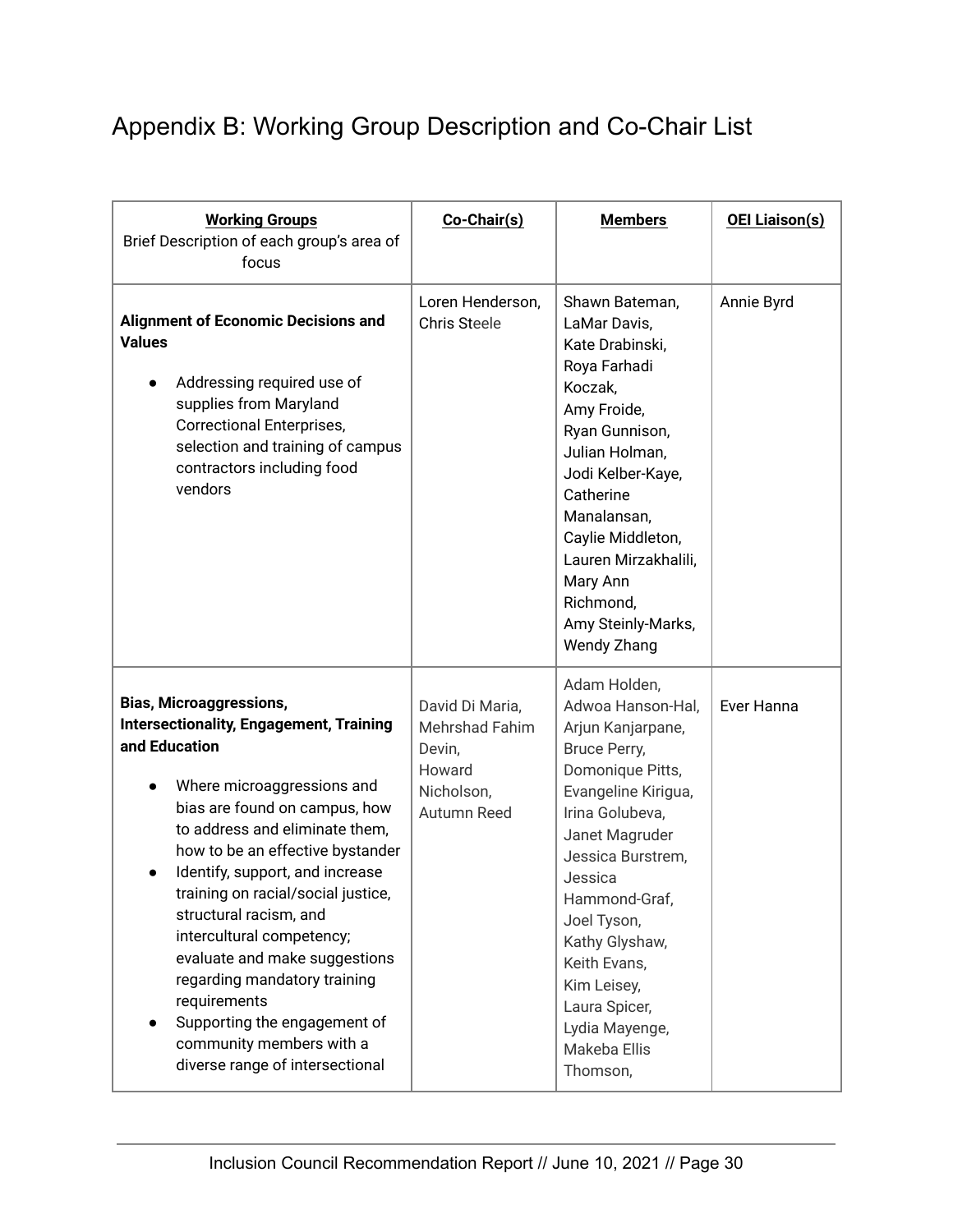| identities in social justice work,<br>including people who identify as<br>LGBTQ+, Asian, Muslim,<br>international and disabled<br>students, among other identities |                                        | Margie Burns,<br>Mark Berczynski,<br>Michelle Massey,<br>Meron Dereje Akle,<br>Michelle Moyer,<br>Sandra Abbott, Sam<br>Chan, Stephanie<br>Lazarus,<br>Suprina Pradhan,<br>Sam Sibanda                                                                                   |                                               |
|--------------------------------------------------------------------------------------------------------------------------------------------------------------------|----------------------------------------|--------------------------------------------------------------------------------------------------------------------------------------------------------------------------------------------------------------------------------------------------------------------------|-----------------------------------------------|
| <b>Communications</b><br>Work on the communications of<br>the Inclusion Council, support<br>for the communication efforts of<br><b>OEI</b>                         | Rob Bennett,<br>Christine<br>Mallinson | Elle Everheart,<br>Bryan Barnes,<br>Janis Rainer,<br>Nadia BenAissa,<br>Eleanor Lewis,<br>Laura Schraven,<br>Randianne Leyshon,<br>Marie Lilly,<br>Kabira Barlow,<br>Mary Ann<br>Richmond,<br>Kiarra Thornton,<br>Jess Myers,<br>Kelly Quinn,<br>Jessica<br>Hammond-Graf | Ever Hanna,<br>Kathy Ibitoye,<br>Susan Taylor |
| <b>Conflict Resolution/ Restorative</b><br><b>Practices</b><br>Alternative resolution,<br>transformative/restorative<br>justice                                    | Eric Ford                              | Bruce Herman,<br>Jeff Cullen,<br>Elliot<br>Talbert-Goldstein,<br>Michele Conner,<br>Rose Malone, Alexis<br>Stone,<br>Oluwaseun Odibo,<br>Candace Groudine,<br>Mariajose<br>Castellanos,<br>Laura Hesselton,<br>Jake Garner,                                              | Ever Hanna                                    |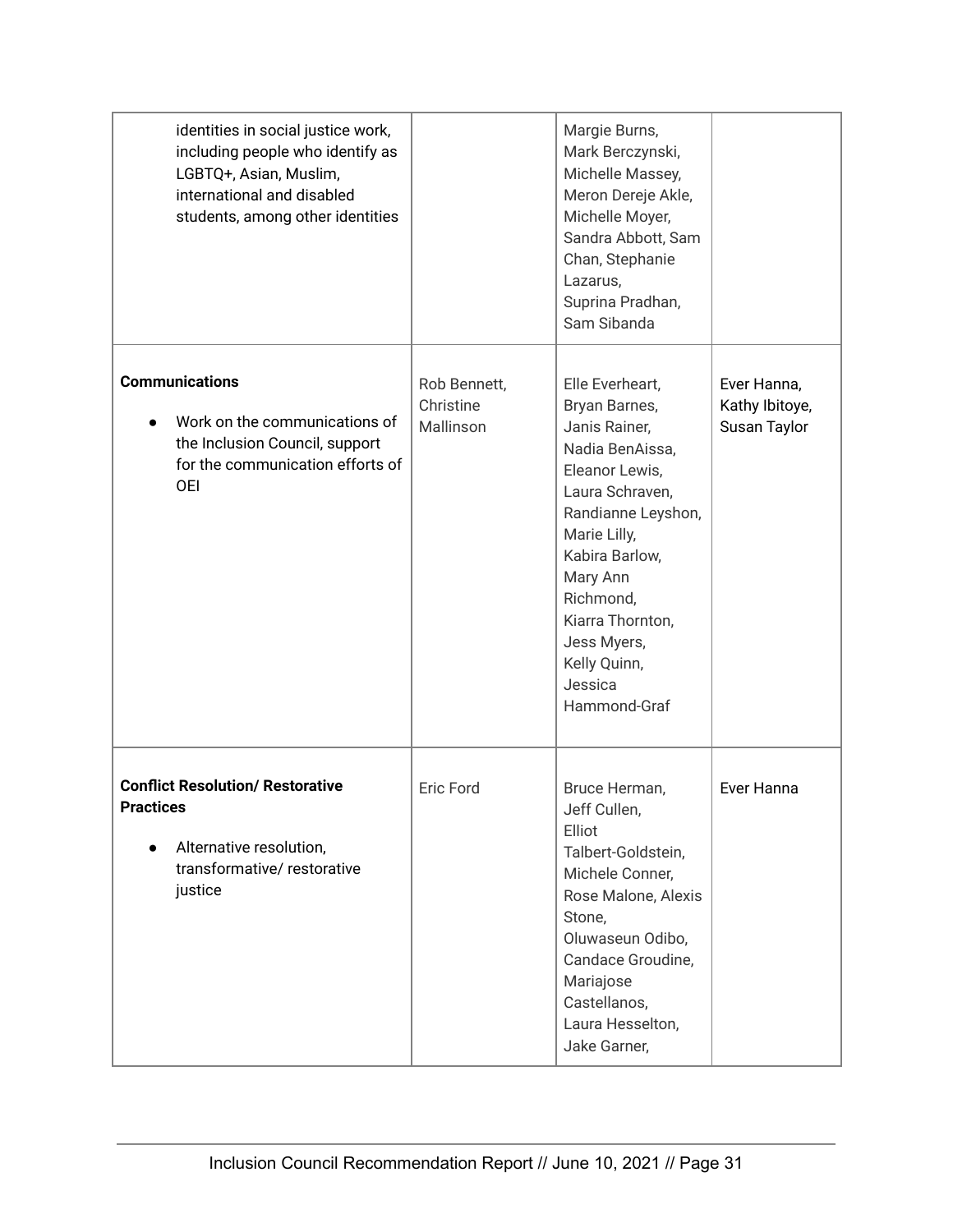|                                                                                                                                                                                                                                                                                                                                                                                                                 |                                                    | Haley Owens,<br>Kathy O'Dell,<br>Lauren Mauriello                                                                                                                                                                                                                       |                                 |
|-----------------------------------------------------------------------------------------------------------------------------------------------------------------------------------------------------------------------------------------------------------------------------------------------------------------------------------------------------------------------------------------------------------------|----------------------------------------------------|-------------------------------------------------------------------------------------------------------------------------------------------------------------------------------------------------------------------------------------------------------------------------|---------------------------------|
| <b>Curriculum</b><br>Inclusive teaching practices,<br>curriculum resources for faculty,<br>first year experience,<br>international and intercultural<br>studies                                                                                                                                                                                                                                                 | Keisha Allen,<br>Marcela<br>Sarmiento<br>Mellinger | Kindel Turner Nash,<br>Cynthia Wagner,<br>Jessica Cook,<br>Susan McDonough,<br>Katy Sullivan,<br>Jennifer Harrison,<br>Meryl Cozart,<br>Farah Helal,<br>Josh Abrams,<br>Sarah Jewett,<br>Paula Maust,<br>Mona Ahmad                                                     | Ariana Arnold,<br>Kathy Ibitoye |
| <b>Faculty and Staff Diversity, Recruitment,</b><br><b>Retention, and Belonging</b><br>Reviewing data, making<br>recommendations to increase<br>the pool of applicants from<br>underrepresented groups,<br>recommendations for how to<br>better retain diverse faculty and<br>staff, how to maintain an<br>welcoming inclusive<br>environment, and how to provide<br>opportunities for growth and<br>leadership | Tamara Bhalla,<br>Michael Hunt,<br>Rehana Shafi    | Matt Bolling,<br>Sonya M. Crosby,<br>Lindsay DiCuirci,<br>Faith Dinh,<br>Tim Hackman,<br><b>Lauren Hamilton</b><br>Edwards,<br>Soonhee Lee,<br>Tania Lizarazo,<br>Melissa Lundberg,<br><b>Stacey Sickels</b><br>Locke,<br>Vicki Sipe,<br>Kiki Strickland,<br>Elle Trusz | Ariana Arnold,<br>Ever Hanna    |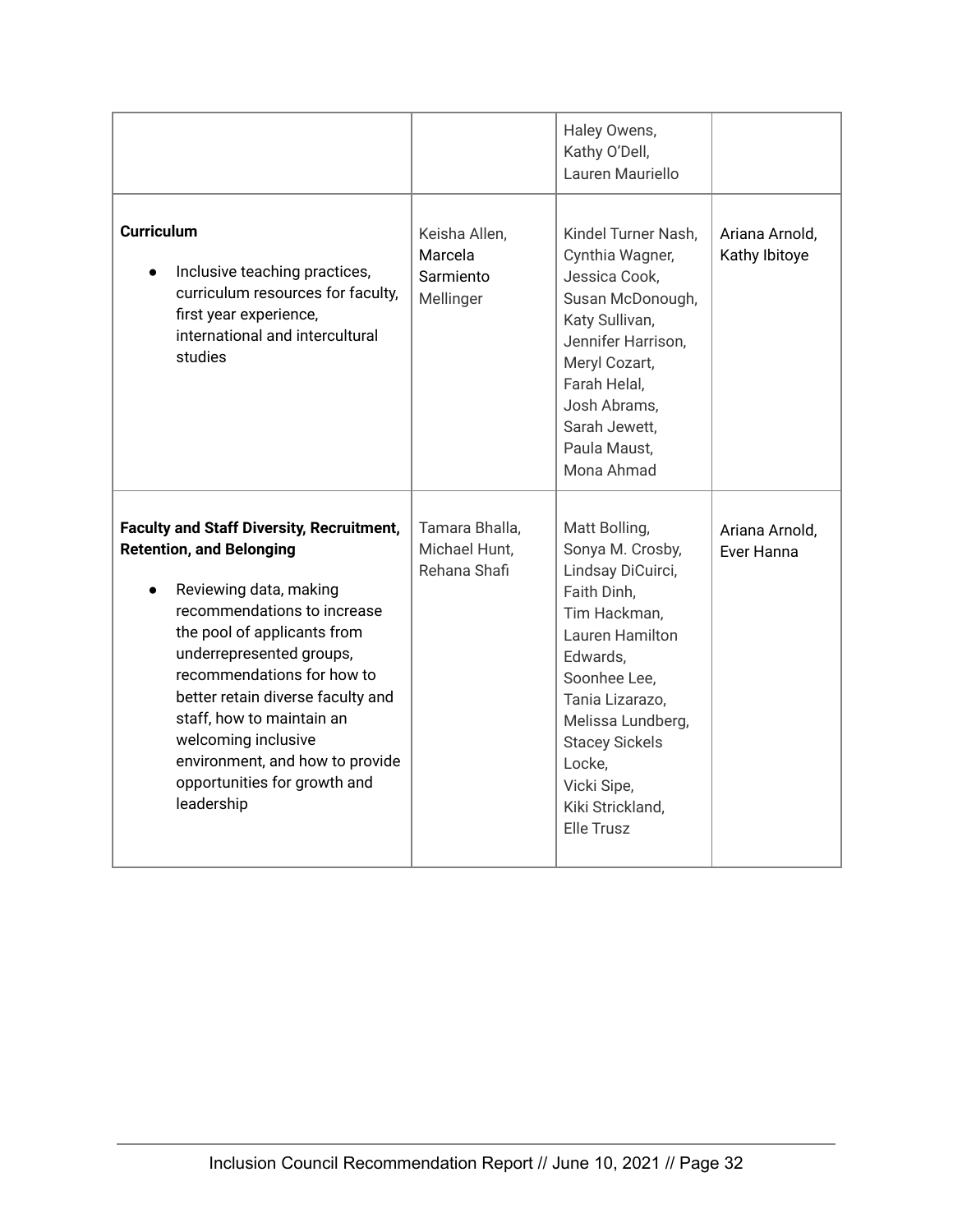| <b>Land Acknowledgment</b><br>Develop a land<br>acknowledgement statement for<br>use at events and on course<br>materials; provide resources on<br>the history of the appropriation<br>of native land for state use and<br>support related educational<br>programs | Shelly Wiechelt                                        | Eric Abele,<br>Maggie Holland<br>Brianda Gumbs,<br><b>Susan McCully</b>                                                                                                                                                                                                                                | Annie Byrd                              |
|--------------------------------------------------------------------------------------------------------------------------------------------------------------------------------------------------------------------------------------------------------------------|--------------------------------------------------------|--------------------------------------------------------------------------------------------------------------------------------------------------------------------------------------------------------------------------------------------------------------------------------------------------------|-----------------------------------------|
| <b>Policies and Procedures</b><br>Identify and make<br>recommendations regarding<br>creation or modification of<br>policies to ensure inclusive<br>practices and procedures at<br>UMBC, within USM and the State                                                   | Carole McCann,<br>Melody Wright,<br><b>Haley Owens</b> | Doha Chibani,<br>Olabode Fuwa,<br>Preminda Jacob,<br>Justin Leonard,<br>Laura Taylor                                                                                                                                                                                                                   | Ariana Arnold                           |
| <b>Policing and Safety</b><br>Examine UMBC Police policies<br>on use of force, examine police<br>training, funding, and<br>transparency                                                                                                                            | Nicole Telfer                                          | Paul Dillon,<br>Jodi Kelber-Kaye,<br>Ken Schreihofer,<br>Martina Buckley                                                                                                                                                                                                                               | Ariana Arnold,<br><b>Mikhel Kushner</b> |
| Sexual Misconduct, Harassment, and<br><b>Interpersonal Violence</b><br>Continue the work of Retriever<br>Courage, including examining<br>how to continue to address<br>sexual assault, misconduct and<br>harassment in the campus<br>community                     | Nadia BenAissa,<br>Jess Myers,<br>Jameka Wiggins       | Amelia Meman,<br>Christine Routzahn,<br>Christopher Murphy,<br>Danielle Farrell,<br>Elle Everhart,<br>Emily Faber,<br>Julie Burroughs,<br>Kayla Hickman,<br>Kerry Garrity,<br>Kylie Hoffman,<br>Lisa Gray,<br>Lucie Blauvelt,<br>Mariah Qureshi,<br>Meghan Mette,<br>Meryl Cozart,<br>Natalia Panfile, | Mikhel Kushner                          |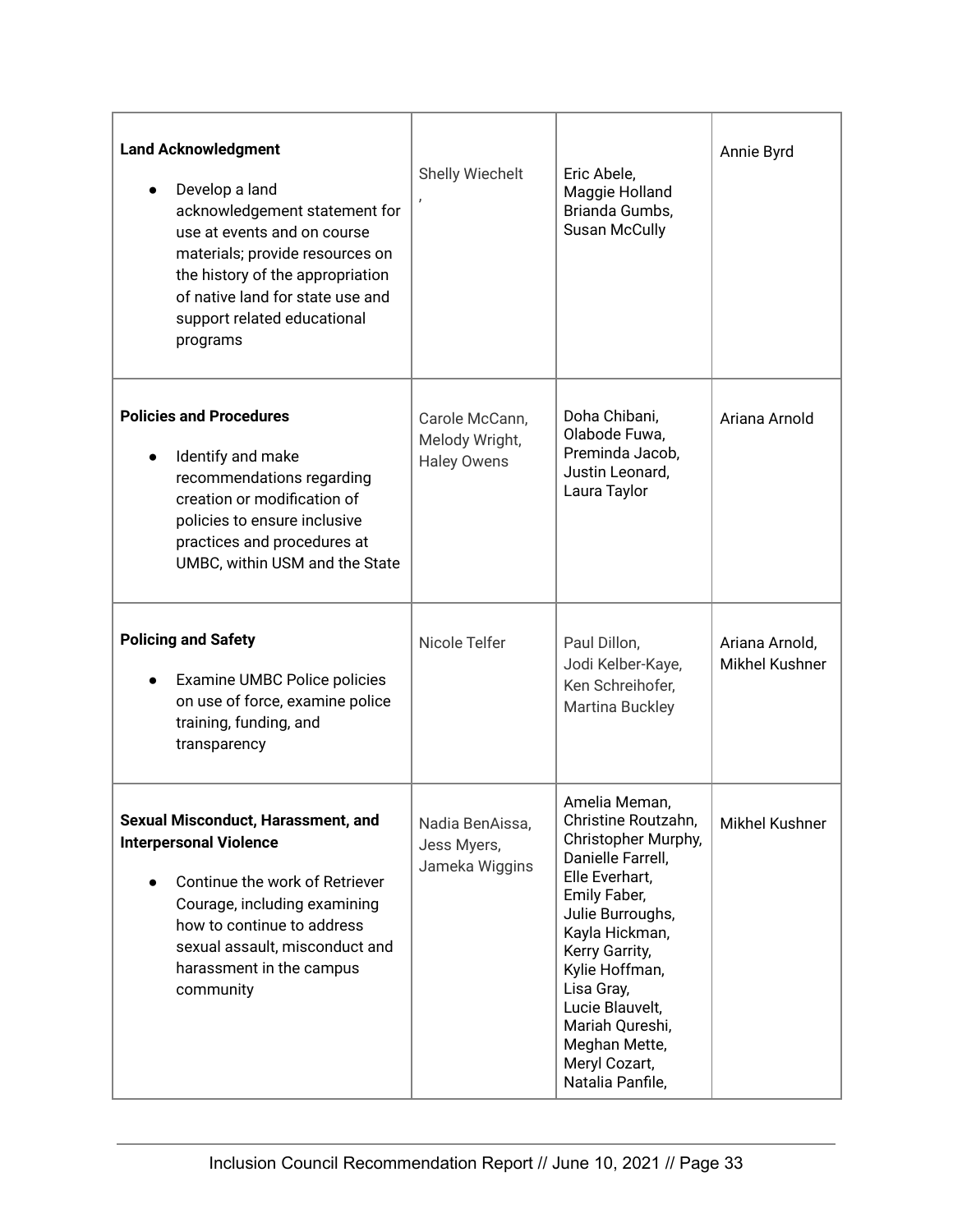|                                                                                                                                                                                                                                                                                                                                                                                                                                                                                                                                                                                                                                                                                                                                                                                                                                                                                                      |                                                                           | Rehan Sawant,<br>Sima Saleh,<br><b>Tyler Fultz</b>                                                                                                                                                                                                                                                                                                                                                                                                                                                                                                                                                                                                                                                                   |               |
|------------------------------------------------------------------------------------------------------------------------------------------------------------------------------------------------------------------------------------------------------------------------------------------------------------------------------------------------------------------------------------------------------------------------------------------------------------------------------------------------------------------------------------------------------------------------------------------------------------------------------------------------------------------------------------------------------------------------------------------------------------------------------------------------------------------------------------------------------------------------------------------------------|---------------------------------------------------------------------------|----------------------------------------------------------------------------------------------------------------------------------------------------------------------------------------------------------------------------------------------------------------------------------------------------------------------------------------------------------------------------------------------------------------------------------------------------------------------------------------------------------------------------------------------------------------------------------------------------------------------------------------------------------------------------------------------------------------------|---------------|
| <b>Student Recruitment, Enrollment,</b><br><b>Retention and Belonging</b><br>Gather data on enrollment.<br>$\bullet$<br>retention, and graduation;<br>evaluate policies and practices<br>related to recruitment and<br>enrollment of undergraduate and<br>graduate students<br>underrepresented minority<br>students, students with<br>disabilities, previously<br>incarcerated students, and<br>students from disadvantaged<br>communities within Maryland;<br>explore how to improve retention<br>and graduations rates and time<br>to degree for these students<br>Evaluate and make<br>recommendations to address<br>climate issues, access issues<br>for students with disabilities,<br>programs to increase<br>involvement of students of color<br>in specific student organizations<br>and activities, gender inclusive<br>language and practices, and<br>homelessness and food<br>insecurity | Nadia BenAissa,<br>Chris Hawn,<br>Jasmine A. Lee,<br><b>Teresa Michel</b> | Banke Abassi,<br>Bunmi Adeniji,<br>Kelly Akambi,<br>Stephanie Akanoh,<br>Maame Araba<br>Brookman,<br>Anbu-Enya Carter,<br>Sandra<br>Crespin-Melgar,<br>Shirl Curtis,<br>Corris Davis,<br>Peter DeCrescenzo,<br>Catalina Sofia<br>Dansberger Duque,<br>Adrienne<br>Ekas-Mueting,<br>Julius Gayle,<br>Delana Gregg,<br><b>Beatriz</b><br>Gutierrez-Malagon,<br>Adam Holden,<br>Gina Hurny,<br>Sunji Jangha,<br>Sonia Jarral,<br>Adam Julian,<br>Aju Kalu,<br>Natalie Lobb,<br>Theresa Mabe,<br>Helena Mentis,<br>Chelsea Moyer,<br>Antoinette<br>Newsome.<br>Steve Park,<br>Roshnee Roberts,<br>David Shanks,<br>Christina Shrestha,<br>Joseph Siu,<br>Cassie Kilroy,<br>Thompson,<br>Jameka Wiggins,<br>Michele Wolff | Kathy Ibitoye |